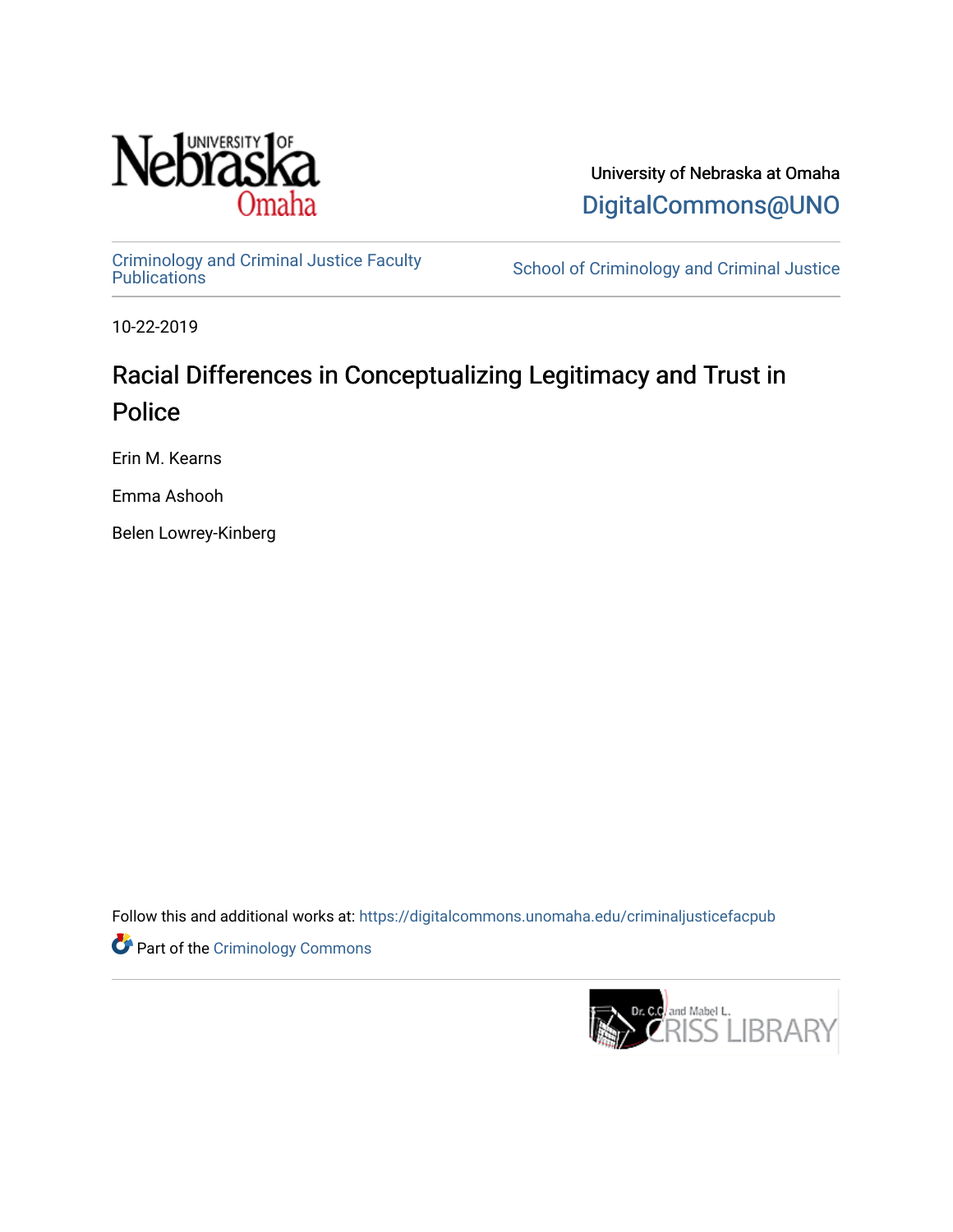# **Racial Differences in Conceptualizing Legitimacy and Trust in Police**

[Erin M. Kearns,](https://link.springer.com/article/10.1007/s12103-019-09501-8#auth-Erin_M_-Kearns) [Emma Ashooh](https://link.springer.com/article/10.1007/s12103-019-09501-8#auth-Emma-Ashooh) & [Belén Lowrey-Kinberg](https://link.springer.com/article/10.1007/s12103-019-09501-8#auth-Bel_n-Lowrey_Kinberg) 

## **Abstract**

Scholarly debate on how best to conceptualize legitimacy and trust in police has generally assumed these conceptualizations are stable across demographics. Recent evidence, however, suggests that this may not be the case. We examine how the public conceptualizes legitimacy and trust in police, how public conceptualizations relate to academic debate on these terms, and how public views differ between and within racial groups. This work is exploratory, though it is rooted in differences found in theoretically driven empirical work on the subject. Data are from online, national samples of White (*N* = 650), Black (*N* = 624), and Hispanic (*N* = 626) adults in the United States that are approximately representative of each racial group on key demographics. We asked participants to define legitimacy and trust and to indicate whether or not they view the terms as synonymous. We found numerous between-race and within-race differences in citizen-driven conceptualizations of legitimacy and trust. Results suggest that legitimacy and trust mean different things to different groups of people. Additionally, results show that public definitions of legitimacy and trust align with some academic conceptualizations but not others. We expect this research to inform the academic literature on defining legitimacy and trust.

## **Keywords**

Legitimacy, Trust, Race, Procedural justice, Law enforcement

On August 9, 2014, a police officer in Ferguson, Missouri shot and killed Michael Brown, an unarmed Black teenager. This event marked the beginning of mass protests, demonstrations, and unrest throughout the St. Louis suburb, which soon emanated across the United States. In response to Brown's death and other high-profile instances of police brutality against Black people, President Obama convened the Task Force on 21st Century Policing (Ramsey & Robinson, [2015\)](https://link.springer.com/article/10.1007/s12103-019-09501-8#ref-CR55). The first pillar of the Task Force's recommendations was to build trust and legitimacy through procedural justice, transparency and accountability, and proactive community engagement. These recommendations echoed those of both policing researchers and practitioners (International Association of Chiefs of Police, ([n.d.](https://link.springer.com/article/10.1007/s12103-019-09501-8#ref-CR23)); Maguire & Wells, [2009\)](https://link.springer.com/article/10.1007/s12103-019-09501-8#ref-CR43). Increasing public perception of police legitimacy and trust has positive downstream implications. When people view police as more legitimate and trustworthy, they are more likely to cooperate with police, comply with their directives, and report crimes (Sunshine & Tyler, [2003;](https://link.springer.com/article/10.1007/s12103-019-09501-8#ref-CR64) Tankebe, [2013;](https://link.springer.com/article/10.1007/s12103-019-09501-8#ref-CR66) Tyler, [2001;](https://link.springer.com/article/10.1007/s12103-019-09501-8#ref-CR73) Tyler & Fagan, [2008;](https://link.springer.com/article/10.1007/s12103-019-09501-8#ref-CR78) Tyler et al., [2015\)](https://link.springer.com/article/10.1007/s12103-019-09501-8#ref-CR82). Further, viewing police as more legitimate lowers the likelihood of committing crime (Reisig et al., [2011\)](https://link.springer.com/article/10.1007/s12103-019-09501-8#ref-CR57) and increases cooperation among those who have been arrested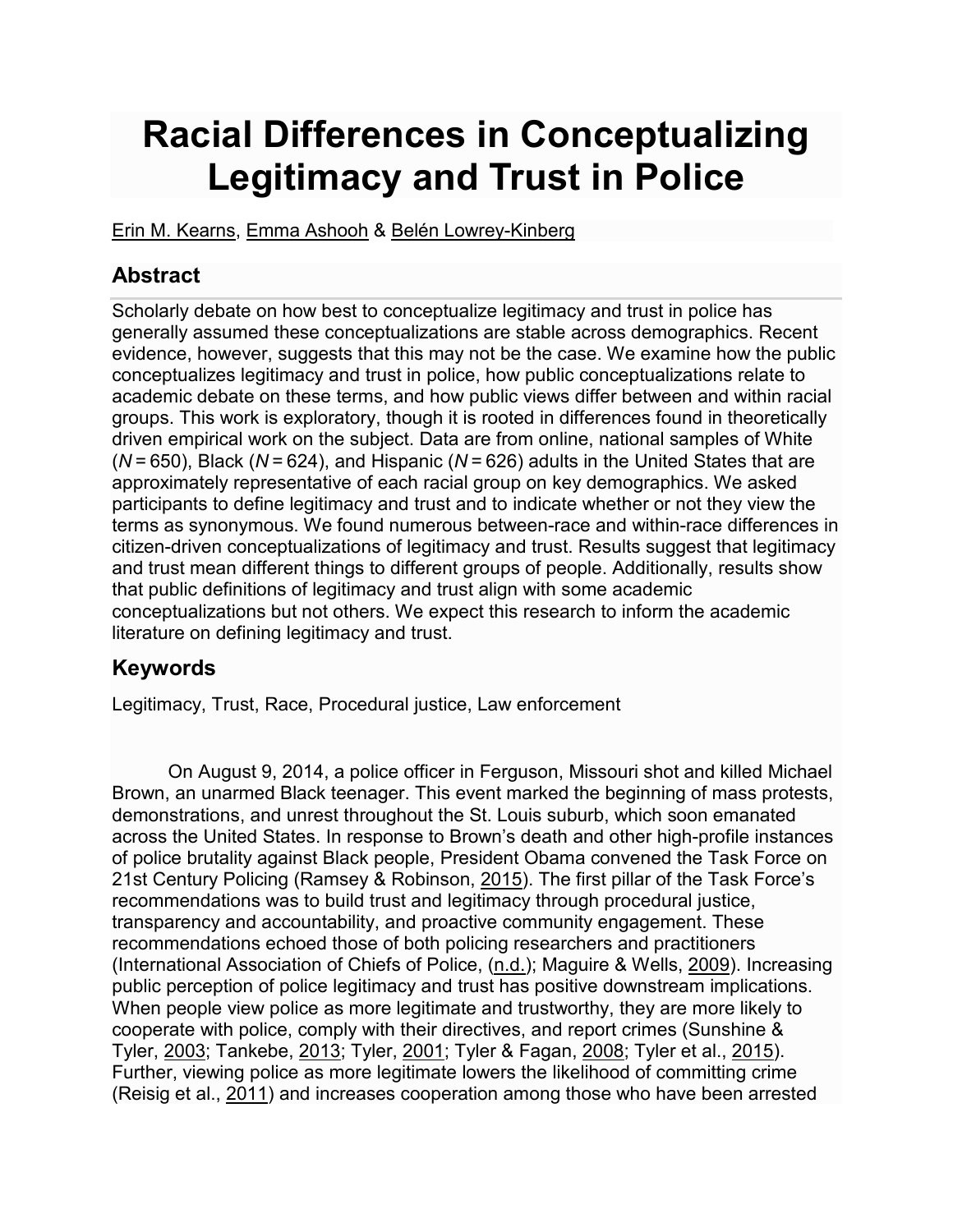(White et al., [2016\)](https://link.springer.com/article/10.1007/s12103-019-09501-8#ref-CR89). Thus, it is important to measure and improve public perceptions of legitimacy and trust in police.

Currently, there is an academic debate on the meaning of *legitimacy* and *trust* (Hawdon, [2008;](https://link.springer.com/article/10.1007/s12103-019-09501-8#ref-CR19) Hough et al., [2010;](https://link.springer.com/article/10.1007/s12103-019-09501-8#ref-CR22) Jackson & Gau, [2015;](https://link.springer.com/article/10.1007/s12103-019-09501-8#ref-CR25) Jackson & Kuha, [2015;](https://link.springer.com/article/10.1007/s12103-019-09501-8#ref-CR27) Johnson et al., [2014;](https://link.springer.com/article/10.1007/s12103-019-09501-8#ref-CR29) Kaina, [2008;](https://link.springer.com/article/10.1007/s12103-019-09501-8#ref-CR33) Tankebe, [2013;](https://link.springer.com/article/10.1007/s12103-019-09501-8#ref-CR66) Trinkner et al., [2018;](https://link.springer.com/article/10.1007/s12103-019-09501-8#ref-CR71) Tyler, [2006;](https://link.springer.com/article/10.1007/s12103-019-09501-8#ref-CR76) Tyler & Huo, [2002\)](https://link.springer.com/article/10.1007/s12103-019-09501-8#ref-CR80). The theoretical approach to conceptualizing legitimacy and trust has yet to yield clear answers on the optimal way to define these terms. To date, scholars have not directly asked the public how they understand these terms themselves. We address this dilemma with our first two research questions: 1) How does the public conceptualize legitimacy and trust in police? and, 2) How do public conceptualizations of legitimacy and trust in police relate to the academic debate on these terms? Further, scholars have largely focused on between-race differences in perceived levels of legitimacy and trust in police. It is unclear, however, how conceptualizations may vary both across and within each racial group. We address this with our final research question: 3) How do conceptualizations of legitimacy and trust differ both between and within racial groups?

Our paper is organized as follows. First, we outline the literature on police legitimacy and, relatedly, trust in police. We then discuss how race is related to views of law enforcement and outline our research questions and methodology. Then, we present our results and discuss their meaning in the context of the broader literature. We conclude with theoretical implications, the study's limitations, and suggestions for future directions of research.

#### **Background**

In recent years, procedural justice theory has featured prominently in studies examining people's attitudes toward police. Procedural justice theory rests on the premise that authorities' decision-making processes and interpersonal interactions with citizens are the foundation for individuals' perceptions of authority figures, including law enforcement (Lind & Tyler, [1988;](https://link.springer.com/article/10.1007/s12103-019-09501-8#ref-CR39) Thibaut & Walker, [1975\)](https://link.springer.com/article/10.1007/s12103-019-09501-8#ref-CR69). When law enforcement officers' decisions are fair and neutral, when they treat citizens with respect, and when they allow citizens to voice their questions and concerns, citizens will view the police as trustworthy and legitimate authorities, regardless of whether the eventual outcome of an interaction is positive or negative. According to procedural justice theory, increased police legitimacy then translates into greater cooperation with police and compliance with the law (Lind & Tyler, [1988;](https://link.springer.com/article/10.1007/s12103-019-09501-8#ref-CR39) Mazerolle et al., [2013;](https://link.springer.com/article/10.1007/s12103-019-09501-8#ref-CR46) Sunshine & Tyler, [2003;](https://link.springer.com/article/10.1007/s12103-019-09501-8#ref-CR64) Tyler, [2005;](https://link.springer.com/article/10.1007/s12103-019-09501-8#ref-CR75) Tyler & Blader, [2003;](https://link.springer.com/article/10.1007/s12103-019-09501-8#ref-CR77) Tyler & Huo, [2002\)](https://link.springer.com/article/10.1007/s12103-019-09501-8#ref-CR80). Procedural justice has gained a great deal of attention from scholars, both in the U.S. and abroad (e.g. Bradford, [2014;](https://link.springer.com/article/10.1007/s12103-019-09501-8#ref-CR7) Johnson et al., [2014;](https://link.springer.com/article/10.1007/s12103-019-09501-8#ref-CR29) Mazerolle et al., [2013;](https://link.springer.com/article/10.1007/s12103-019-09501-8#ref-CR46) Reisig et al., [2014;](https://link.springer.com/article/10.1007/s12103-019-09501-8#ref-CR56) Sahin, [2014\)](https://link.springer.com/article/10.1007/s12103-019-09501-8#ref-CR58). Further, the President's Task Force on 21st Century Policing (2015) and a range of law enforcement professionals have promoted procedurally just policing (Carignan, [2013;](https://link.springer.com/article/10.1007/s12103-019-09501-8#ref-CR10) International Association of Chiefs of Police n.d.; Masterson, [2014;](https://link.springer.com/article/10.1007/s12103-019-09501-8#ref-CR44) Serpas & Braden, [2016\)](https://link.springer.com/article/10.1007/s12103-019-09501-8#ref-CR62).

Although the basic propositions of procedural justice have been widely tested, scholars have argued that the theory remains underdeveloped with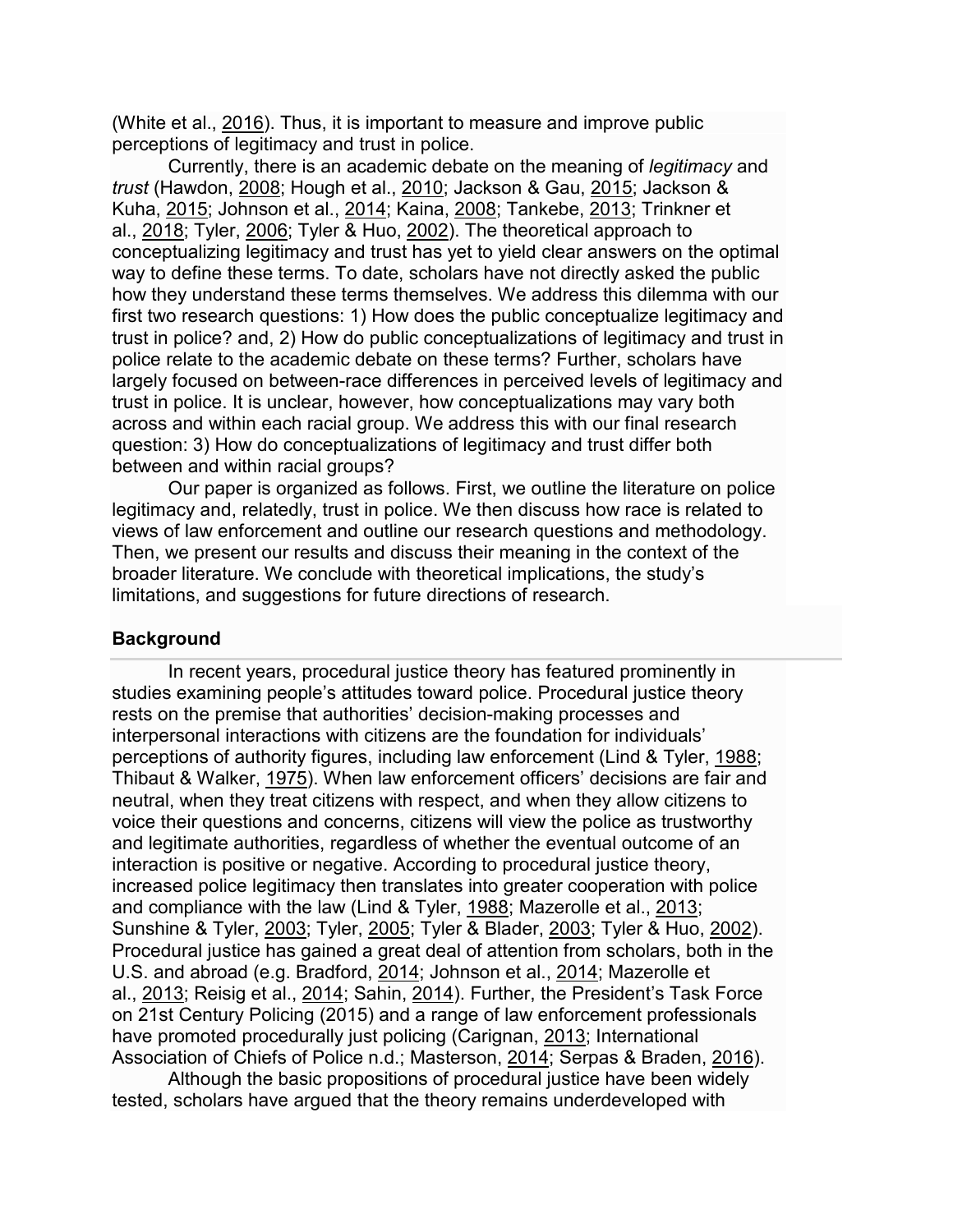"insufficient attention to the conceptualization and the measurement properties of theoretically meaningful constructs" (Maguire & Johnson, [2010,](https://link.springer.com/article/10.1007/s12103-019-09501-8#ref-CR42) p. 721; see also Bottoms & Tankebe, [2012;](https://link.springer.com/article/10.1007/s12103-019-09501-8#ref-CR5) Gau, [2014;](https://link.springer.com/article/10.1007/s12103-019-09501-8#ref-CR16) Tankebe, [2014\)](https://link.springer.com/article/10.1007/s12103-019-09501-8#ref-CR67). Questions remain regarding the definition of key concepts that have been variously defined in the procedural justice literature, namely *legitimacy* and *trust*. The following sections outline diverging perspectives on the underlying elements constituting these two concepts, as well as a discussion of why definitions of these concepts may vary by race.

#### **What is Legitimacy?**

The concept of legitimacy plays a central role in how fair and respectful treatment translates into its associated prosocial behavioral outcomes (primarily cooperation and compliance with police). Conceptualizations of police legitimacy today fall into three main categories. In early procedural justice research, legitimacy was conceptualized as "a property of an authority or institution that leads people to feel that that authority or institution is entitled to be deferred to and obeyed" (Sunshine & Tyler, [2003,](https://link.springer.com/article/10.1007/s12103-019-09501-8#ref-CR64) p. 514). As applied to policing, legitimacy refers to citizens' willingness to obey law enforcement. Importantly, this willingness is freely given, without the need for coercive force by police or threat of punishment. In this vein, many contemporary studies of procedural justice in policing use this basic framework and conceptualize legitimacy as the degree to which citizens feel an *obligation to obey* police directives as well as their level of *trust* in police, measured either in combination or separately (Gau, [2014;](https://link.springer.com/article/10.1007/s12103-019-09501-8#ref-CR16) Jonathan-Zamir & Weisburd, [2013;](https://link.springer.com/article/10.1007/s12103-019-09501-8#ref-CR31) Kochel et al., [2013;](https://link.springer.com/article/10.1007/s12103-019-09501-8#ref-CR36) Murphy & Cherney, [2011;](https://link.springer.com/article/10.1007/s12103-019-09501-8#ref-CR49) Sunshine & Tyler, [2003;](https://link.springer.com/article/10.1007/s12103-019-09501-8#ref-CR64) Tyler, [2006;](https://link.springer.com/article/10.1007/s12103-019-09501-8#ref-CR76) Tyler & Huo, [2002\)](https://link.springer.com/article/10.1007/s12103-019-09501-8#ref-CR80). Footnote1 Although obligation to obey and trust are common conceptualizations of legitimacy, Reisig et al. ([2014\)](https://link.springer.com/article/10.1007/s12103-019-09501-8#ref-CR56) found that only trust in police, not obligation to obey, significantly predicted cooperation with police and compliance with the law.

The idea of legitimacy stems from an older body of literature, however. Prior to its adoption in criminal justice, legitimacy played a key role in theorizing within political science, where it refers to authorities' right to govern at the state level and claim power over citizens (Weber, [1978\)](https://link.springer.com/article/10.1007/s12103-019-09501-8#ref-CR83). Key scholars in this area include Beetham ([1991\)](https://link.springer.com/article/10.1007/s12103-019-09501-8#ref-CR3) and Coicaud [\(1997\)](https://link.springer.com/article/10.1007/s12103-019-09501-8#ref-CR11), who consider the legality of authorities' actions, shared values between authorities and citizens, and citizens' consent to be governed to be precursors of legitimacy.

Some recent empirical research in criminal justice has shifted toward this political science-based notion of legitimacy (Hough et al., [2013;](https://link.springer.com/article/10.1007/s12103-019-09501-8#ref-CR21) Jackson et al., [2012;](https://link.springer.com/article/10.1007/s12103-019-09501-8#ref-CR24) Jackson et al., [2014\)](https://link.springer.com/article/10.1007/s12103-019-09501-8#ref-CR26). For instance, Jackson et al. [\(2014\)](https://link.springer.com/article/10.1007/s12103-019-09501-8#ref-CR26) measured legitimacy via citizens' perceptions of the degree to which police act in accordance with the law, their shared sense of right and wrong with the police, and their consent to submit to the authority of police (p. 141). Similar tripartite conceptualizations of legitimacy can be found in other European-based work (Hough et al., [2013;](https://link.springer.com/article/10.1007/s12103-019-09501-8#ref-CR21) Jackson et al., [2012\)](https://link.springer.com/article/10.1007/s12103-019-09501-8#ref-CR24).

Finally, Bottoms and Tankebe ([2012\)](https://link.springer.com/article/10.1007/s12103-019-09501-8#ref-CR5) also draw from Weber [\(1978\)](https://link.springer.com/article/10.1007/s12103-019-09501-8#ref-CR83), Beetham ([1991\)](https://link.springer.com/article/10.1007/s12103-019-09501-8#ref-CR3), and Coicaud [\(1997\)](https://link.springer.com/article/10.1007/s12103-019-09501-8#ref-CR11) to propose a third model of legitimacy. In contrast to Tyler's work, the authors argue that legitimacy and obligation to obey are "… conceptually distinct, conflating them can only obstruct efforts to understand both concepts" (p. 106). The authors argue that legitimacy is more accurately understood as the right of an authority to wield power, which is itself fostered by four elements: 1) police lawfulness –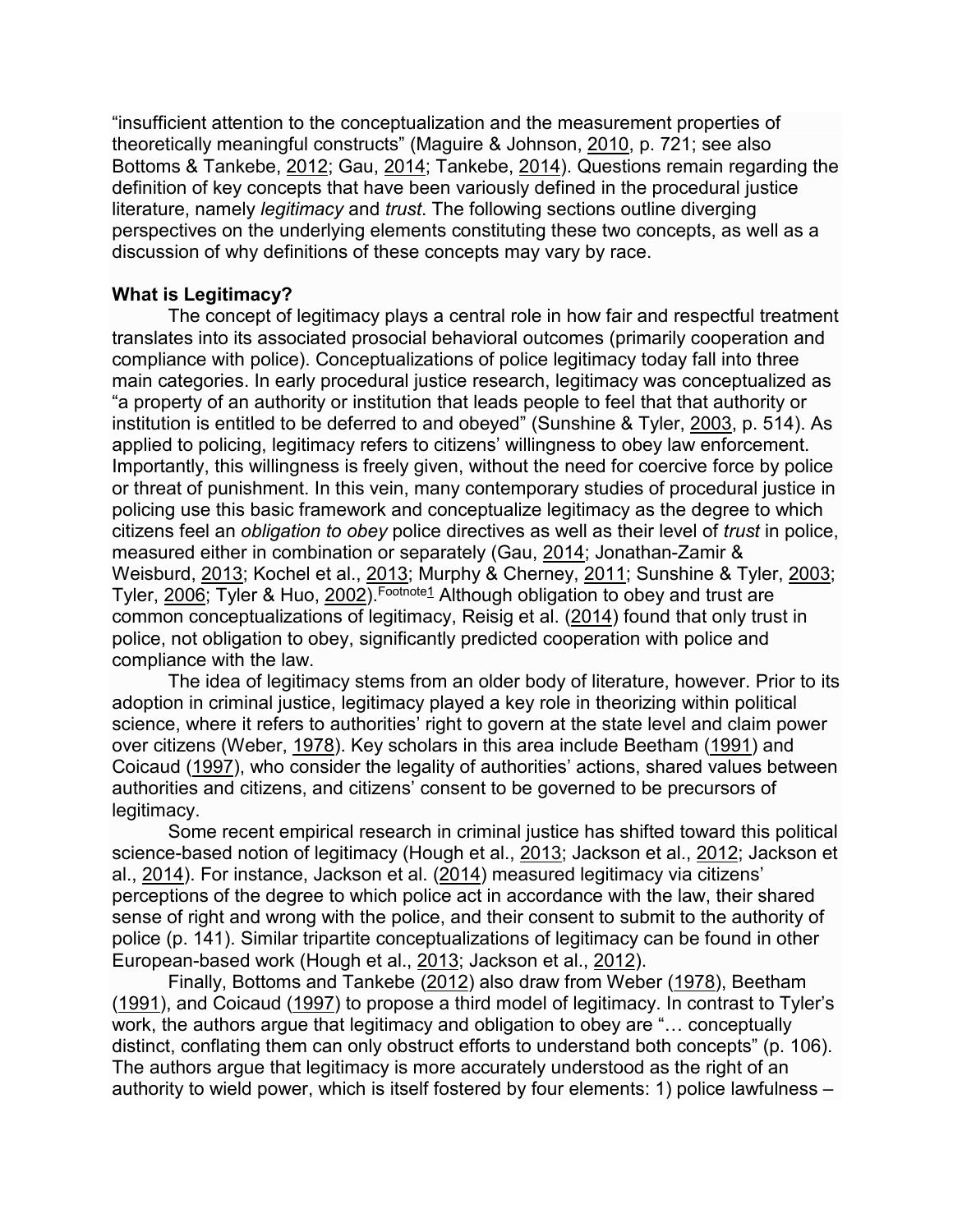whether the police follow the law, 2) procedural fairness – fair and respectful treatment by police, 3) distributive fairness – fairness in outcomes, and 4) police effectiveness – the degree to which police keep citizens safe. This model is a departure from previous theorizing, in part because procedural justice is considered to be a component of legitimacy, rather than a precursor, as in Tyler's and Jackson et al.'s models. Footnote<sup>2</sup> Importantly, Bottoms and Tankebe [\(2012\)](https://link.springer.com/article/10.1007/s12103-019-09501-8#ref-CR5) do not expect that these elements are equally weighted across groups and contexts, which introduced the possibility of variation in conceptualization. Further, Bottoms and Tankebe ([2017\)](https://link.springer.com/article/10.1007/s12103-019-09501-8#ref-CR6) note that these four elements are not an exhaustive conceptualization of legitimacy.

When considered together, these diverging definitions of legitimacy, as well as the precursors of legitimacy, reflect a lack of consensus in how this central idea should be conceptualized and measured. As Johnson et al. [\(2014\)](https://link.springer.com/article/10.1007/s12103-019-09501-8#ref-CR29) noted, "The criminological and sociolegal literature on legitimacy and its antecedents and consequences are at a crossroad because the nomological network in which these concepts are enmeshed is not yet well understood" (p. 952). Adding to the lack of consensus, each set of authors generally finds support for their model using their respective data. The present study builds upon these different ways of understanding legitimacy and attempts to clarify its conceptualization. In doing so, however, we do not rely upon the idea of what theoretically *should* constitute legitimacy, and rather use a more concrete approach involving citizen-generated definitions of legitimacy.

#### **What is Trust?**

In addition to the diverging concepts associated with legitimacy, there is an ongoing scholarly debate on the conceptual relationship between trust and legitimacy. Some scholars use the terms interchangeably, while others view them as conceptually related, but distinct (Hawdon, [2008;](https://link.springer.com/article/10.1007/s12103-019-09501-8#ref-CR19) Kaina, [2008\)](https://link.springer.com/article/10.1007/s12103-019-09501-8#ref-CR33). Criminal justice scholars have distinguished trust and legitimacy in one of three ways. First, trust can be viewed as one of three component parts of legitimacy along with obligation and shared goals and values (Tyler & Jackson, [2014\)](https://link.springer.com/article/10.1007/s12103-019-09501-8#ref-CR81). Here, trust is a facet of—and often considered a precursor to—legitimacy (Hough et al. [2010\)](https://link.springer.com/article/10.1007/s12103-019-09501-8#ref-CR22), but they are not interchangeable. In Tyler's early procedural justice work, trust in police constitutes a key component of legitimacy together with obligation to obey police (Tyler, [2006;](https://link.springer.com/article/10.1007/s12103-019-09501-8#ref-CR76) Tyler & Huo, [2002\)](https://link.springer.com/article/10.1007/s12103-019-09501-8#ref-CR80). Trust, within this conceptualization, is either institutional—the extent to which police are "honest and care for the members of the communities they police" (Tyler, [2005,](https://link.springer.com/article/10.1007/s12103-019-09501-8#ref-CR75) p. 324) or motive-based—the extent to which police have "benevolent and caring intentions when they deal with the public and make a good faith effort to respond to the needs and concerns of the public" (p. 325).

Second, legitimacy can be a precursor for trust (Kaina, [2008\)](https://link.springer.com/article/10.1007/s12103-019-09501-8#ref-CR33). Referring to institutional trust and institutional legitimacy only, Kaina ([2008,](https://link.springer.com/article/10.1007/s12103-019-09501-8#ref-CR33) p. 514) argues that legitimacy "stands for a *reflection* of norms" whereas trust "is related to *performance* in light of certain norms." She argues that institutional legitimacy can be a precursor to institutional trust, as one must first have preconceived expectations of behavior against which to judge the trustworthiness of the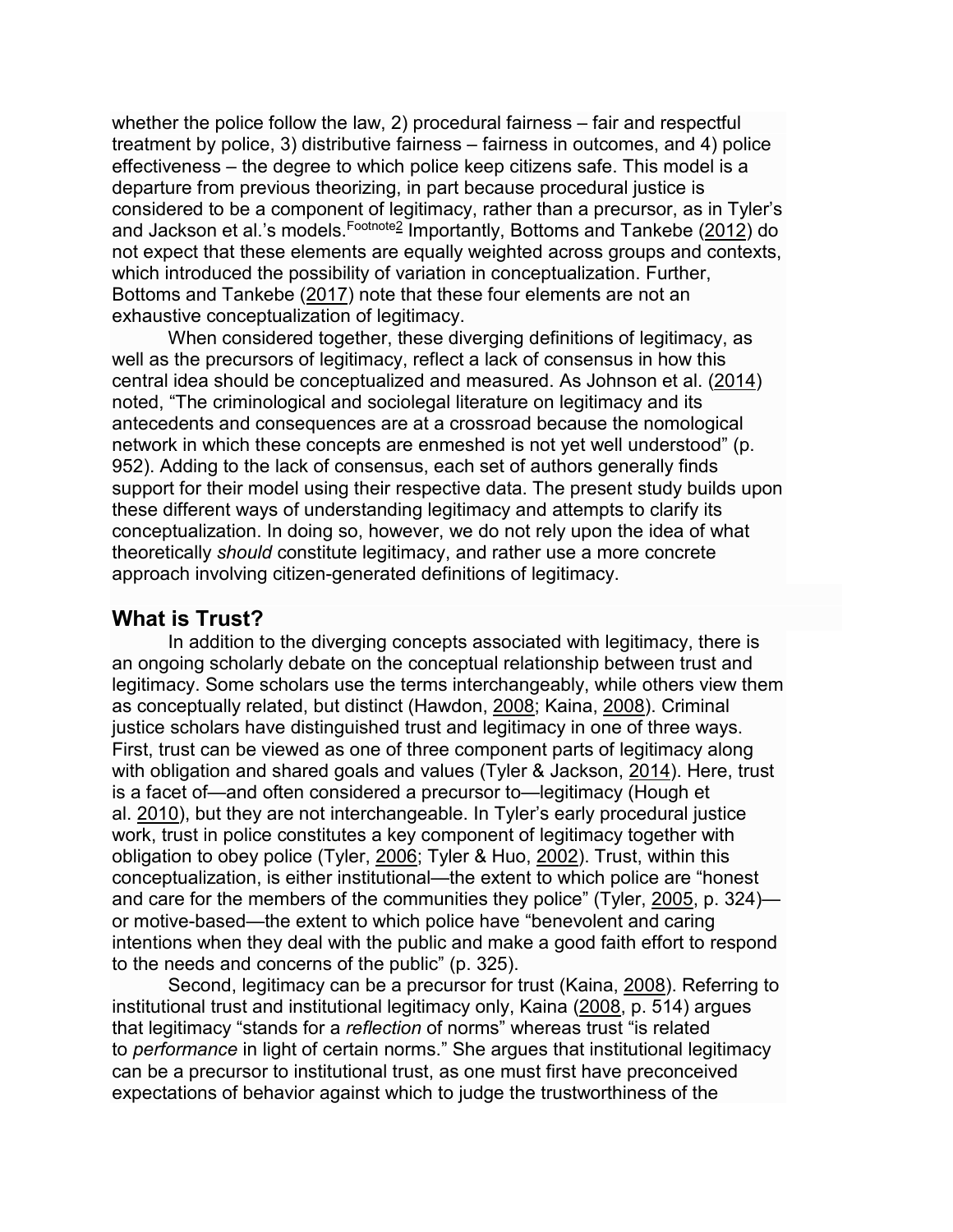institution's agents. Within her framework, trust and legitimacy are analytically distinct, yet are both related to institutions only.

Third, trust may refer to individual-level views while legitimacy refers to views of the institution (Hawdon, [2008;](https://link.springer.com/article/10.1007/s12103-019-09501-8#ref-CR19) Hough et al., [2013;](https://link.springer.com/article/10.1007/s12103-019-09501-8#ref-CR21) Jackson & Gau, [2015;](https://link.springer.com/article/10.1007/s12103-019-09501-8#ref-CR25) Jackson & Kuha, [2015\)](https://link.springer.com/article/10.1007/s12103-019-09501-8#ref-CR27). In this framework, trust is "believing that the police have the right intentions and are competent to do what they are tasked to do" (Hough et al., [2013](https://link.springer.com/article/10.1007/s12103-019-09501-8#ref-CR21), p. 333). Trust speaks to the goals and capabilities of police officers. Trust requires three things: "a trustor, a trustee, and some behavior or outcome that the trustor wishes from trustee" (Jackson & Gau, [2015,](https://link.springer.com/article/10.1007/s12103-019-09501-8#ref-CR25) p. 5). Legitimacy, on the other hand, is "recognizing and justifying police power and authority" (Hough et al., [2013,](https://link.springer.com/article/10.1007/s12103-019-09501-8#ref-CR21) p. 333). Here legitimacy refers to law enforcement's authority as an institution and is, again, a precursor to compliance.

In a separate body of social psychology and organization literature, trust has been conceptualized as the acceptance of vulnerability (Mayer et al., [1995;](https://link.springer.com/article/10.1007/s12103-019-09501-8#ref-CR45) see Hamm et al., [2017](https://link.springer.com/article/10.1007/s12103-019-09501-8#ref-CR18) for a discussion). In this conceptualization, trust is a psychological state in which a person recognizes a potential for harm from another and accepts this possibility. Viewing trust in this way may be especially helpful in the context of policing, as the public is inherently vulnerable to the police and an acceptance of this vulnerability can help foster a positive relationship (Hamm et al., [2017\)](https://link.springer.com/article/10.1007/s12103-019-09501-8#ref-CR18). In short, there is no clear scholarly consensus on the conceptual relationship between trust and legitimacy, or what constitutes either trust or legitimacy.

## **The Role of Race**

In recent years, the relationship between police and minority communities has been the subject of intense debate. Tensions between minorities and law enforcement have long existed, yet perceived excessive use of force incidents—including those against Michael Brown, Eric Garner, and Sandra Bland—have recently brought this issue to the forefront of public discourse (BBC, [2016;](https://link.springer.com/article/10.1007/s12103-019-09501-8#ref-CR2) Levin et al., [2015;](https://link.springer.com/article/10.1007/s12103-019-09501-8#ref-CR38) Santora & Baker, [2014\)](https://link.springer.com/article/10.1007/s12103-019-09501-8#ref-CR59). Amidst this environment of police-community tension, public confidence in police has declined dramatically, especially among minorities (Jones, [2015;](https://link.springer.com/article/10.1007/s12103-019-09501-8#ref-CR32) Newport, [2016\)](https://link.springer.com/article/10.1007/s12103-019-09501-8#ref-CR53).

Broadly speaking, race impacts interactions with and perceptions of the police (Berthelot et al., [2018;](https://link.springer.com/article/10.1007/s12103-019-09501-8#ref-CR4) Callanan & Rosenberger, [2011;](https://link.springer.com/article/10.1007/s12103-019-09501-8#ref-CR9) Decker, [1981;](https://link.springer.com/article/10.1007/s12103-019-09501-8#ref-CR13) Johnson et al., [2017;](https://link.springer.com/article/10.1007/s12103-019-09501-8#ref-CR30) Lundman & Kaufman, [2003;](https://link.springer.com/article/10.1007/s12103-019-09501-8#ref-CR41) McNeeley & Grothoff, [2016;](https://link.springer.com/article/10.1007/s12103-019-09501-8#ref-CR48) Murphy & Cherney, [2011;](https://link.springer.com/article/10.1007/s12103-019-09501-8#ref-CR49) Najdowski et al., [2015;](https://link.springer.com/article/10.1007/s12103-019-09501-8#ref-CR52) Scaglion & Condon, [1980;](https://link.springer.com/article/10.1007/s12103-019-09501-8#ref-CR61) Taylor et al., [2015;](https://link.springer.com/article/10.1007/s12103-019-09501-8#ref-CR68) Tyler & Huo, [2002;](https://link.springer.com/article/10.1007/s12103-019-09501-8#ref-CR80) Weitzer & Tuch, [2004](https://link.springer.com/article/10.1007/s12103-019-09501-8#ref-CR87), [2005\)](https://link.springer.com/article/10.1007/s12103-019-09501-8#ref-CR88). In the U.S., minorities are consistently more likely to hold negative views of police (Brunson, [2007;](https://link.springer.com/article/10.1007/s12103-019-09501-8#ref-CR8) Hagan et al., [2006;](https://link.springer.com/article/10.1007/s12103-019-09501-8#ref-CR17) Johnson et al., [2017;](https://link.springer.com/article/10.1007/s12103-019-09501-8#ref-CR30) Tyler, [2005;](https://link.springer.com/article/10.1007/s12103-019-09501-8#ref-CR75) Tyler & Huo, [2002;](https://link.springer.com/article/10.1007/s12103-019-09501-8#ref-CR80) Weitzer & Tuch, [1999](https://link.springer.com/article/10.1007/s12103-019-09501-8#ref-CR86), [2005;](https://link.springer.com/article/10.1007/s12103-019-09501-8#ref-CR88) Wortley et al., [1997\)](https://link.springer.com/article/10.1007/s12103-019-09501-8#ref-CR91). Additionally, minorities are systematically less confident than Whites that police will protect them from violent crime (McCarthy, [2014\)](https://link.springer.com/article/10.1007/s12103-019-09501-8#ref-CR47). Footnote<sup>3</sup> Further, the link between two legitimacy themes—fairness and effectiveness—differs by race (Taylor et al., [2015\)](https://link.springer.com/article/10.1007/s12103-019-09501-8#ref-CR68). Despite cross-racial differences in levels of support for police and willingness to cooperate with them, Sunshine and Tyler ([2003\)](https://link.springer.com/article/10.1007/s12103-019-09501-8#ref-CR64) found that the antecedents to legitimacy and cooperation are consistent across ethnic groups. It has not yet been established, however, whether or not the components of legitimacy and trust are constant across racial groups.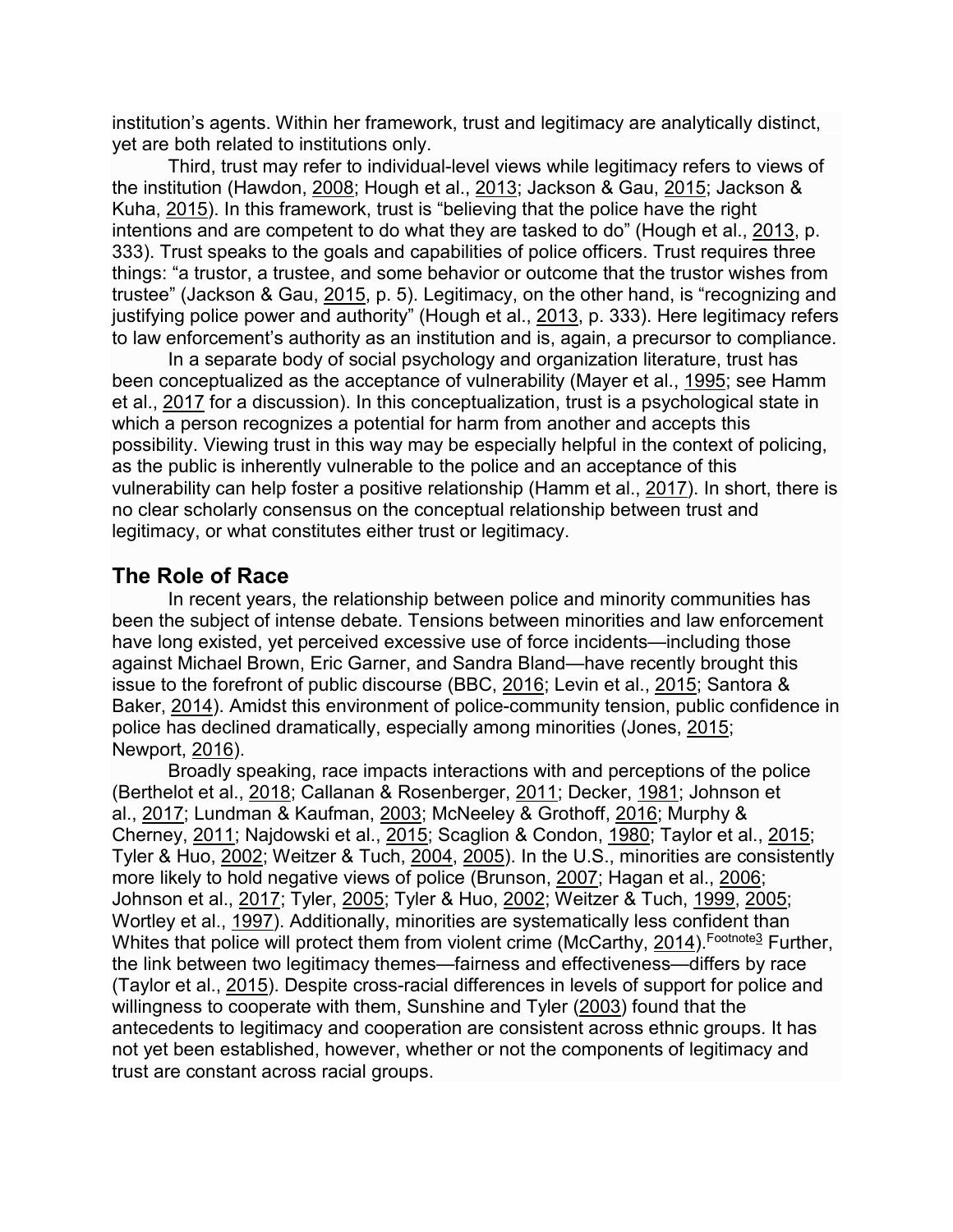Moreover, police actions do not have a uniform effect across racial groups. For instance, although incidents of police brutality result in negative perceptions of police across racial groups, the effects are stronger among Black citizens than among White citizens (Tuch & Weitzer, [1997\)](https://link.springer.com/article/10.1007/s12103-019-09501-8#ref-CR72). Additionally, memories of brutality events last longer for members of Black and Latino communities than they do for members of White communities (Tuch & Weitzer, [1997\)](https://link.springer.com/article/10.1007/s12103-019-09501-8#ref-CR72). More recently, in the aftermath of Michael Brown's death, Black residents of St. Louis County maintained consistently more negative views of police than non-Black residents (Kochel, [2015\)](https://link.springer.com/article/10.1007/s12103-019-09501-8#ref-CR35). Most research on perceptions of police focuses on variance between racial groups, yet demographic factors like class and neighborhood help explain within-race differences in views of police (Taylor et al., [2015;](https://link.springer.com/article/10.1007/s12103-019-09501-8#ref-CR68) Weitzer, [1999](https://link.springer.com/article/10.1007/s12103-019-09501-8#ref-CR84), [2000;](https://link.springer.com/article/10.1007/s12103-019-09501-8#ref-CR85) Wu et al., [2009\)](https://link.springer.com/article/10.1007/s12103-019-09501-8#ref-CR92).

Some research suggests that the procedural justice approach to policing does not uniformly increase trust in police and cooperation with law enforcement across racial and ethnic groups. In a study comparing perceptions of police among two immigrant communities—Indian-Australians and Vietnamese-Australians—and the general Australian population, Sargeant et al. ([2014\)](https://link.springer.com/article/10.1007/s12103-019-09501-8#ref-CR60) found that the minority groups were less focused on procedural justice when making judgements about cooperation with police. Additionally, among Vietnamese-Australian respondents, police performance was a stronger predictor of trust in police than procedural justice. Similarly, in Ghana—a country rife with police brutality and corruption—Tankebe ([2009\)](https://link.springer.com/article/10.1007/s12103-019-09501-8#ref-CR65) found that individuals focused more on police efficacy than procedurally-just interactions when deciding to cooperate with police. Both of these studies suggest that—at least in some contexts and across some populations—procedural justice does not have a uniform impact on views of police and willingness to cooperate with them. However, more recently in the U.S. context, Wolfe et al. [\(2016\)](https://link.springer.com/article/10.1007/s12103-019-09501-8#ref-CR90) concluded that the link between procedural justice and perceptions of police (obligation to obey and trust) did not significantly vary by demographic variables (including race). These contrasting findings may suggest that race differentially impacts views of police and policecitizen interaction across contexts and cultures.

These studies suggest that, for some groups in society, factors outside procedural fairness have a large impact in determining perceptions of police. A possible explanation for these findings is that the fundamental conceptualizations of legitimacy and trust vary by group. If these ideas are not uniformly conceptualized across ethnic or racial groups, this could, in turn, translate into different predictors of compliance with police.

Researchers agree that, broadly speaking, minorities view police as less legitimate and less trustworthy (Callanan & Rosenberger, [2011;](https://link.springer.com/article/10.1007/s12103-019-09501-8#ref-CR9) Murphy & Cherney, [2011;](https://link.springer.com/article/10.1007/s12103-019-09501-8#ref-CR49) Tyler & Huo, [2002;](https://link.springer.com/article/10.1007/s12103-019-09501-8#ref-CR80) Weitzer & Tuch, [2004](https://link.springer.com/article/10.1007/s12103-019-09501-8#ref-CR87), [2005\)](https://link.springer.com/article/10.1007/s12103-019-09501-8#ref-CR88). However, as Sargeant et al. ([2014\)](https://link.springer.com/article/10.1007/s12103-019-09501-8#ref-CR60) and Tankebe [\(2009\)](https://link.springer.com/article/10.1007/s12103-019-09501-8#ref-CR65) show, some minority groups may emphasize different aspects of police-citizen encounters when forming their impressions. As a result, researchers may not be measuring legitimacy and trust as some groups conceive it. Racially-based differences in perceptions of police legitimacy and trust may be rooted—at least in part—in how these concepts are measured.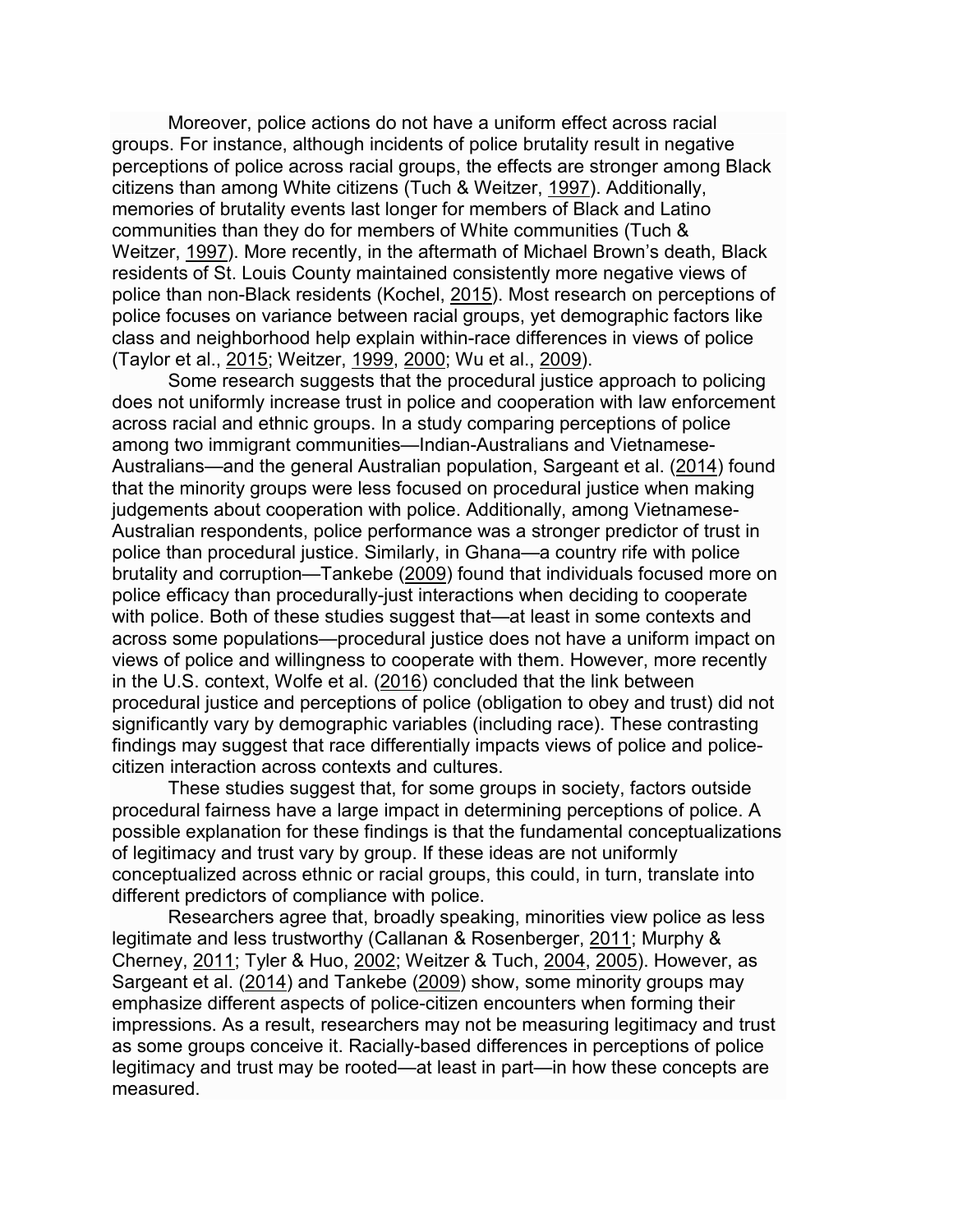## **The Present Study**

We build on the scholarly debate regarding the conceptualization of legitimacy and trust by asking members of the public how they define these terms. Our overarching interest is in how the public conceptualizes police legitimacy and trust, how public conceptualizations relate to academic debate on these terms, and how those conceptualizations differ both between and within racial groups.

This work is exploratory, though it is rooted in differences found in some theoretically driven empirical work. Drawing from psychology research, cognitiveexperiential self-theory posits a dual-process model whereby people process information through two separate routes: an analytical-rational route that relies on slow, deliberate, and logical processing and an intuitive-experiential route that relies on fast, automatic, and emotional processing (Epstein, [1991;](https://link.springer.com/article/10.1007/s12103-019-09501-8#ref-CR14) Epstein et al., [1996\)](https://link.springer.com/article/10.1007/s12103-019-09501-8#ref-CR15). Reliance on the analytical-rational route is strongly associated with both educational advancement (Norris & Epstein, [2011\)](https://link.springer.com/article/10.1007/s12103-019-09501-8#ref-CR54) and subject-matter expertise (Thoma et al., [2015\)](https://link.springer.com/article/10.1007/s12103-019-09501-8#ref-CR70). Accordingly, we expect that procedural justice scholars would rely to a greater extent on the analytical-rational route to conceptualize legitimacy and trust. In contrast, members of the public should be more likely to rely on the intuitive-experiential route when asked to define these terms. From this, we expect that public conceptualizations of legitimacy and trust will more commonly rely on emotionally salient functions of police such as providing protection or behaving in a lawful, honest, or respectful manner. Drawing from cross-racial procedural justice research discussed above, we expect that racial minorities will be more focused on outcomes than processes when defining legitimacy and trust.

## **Methodology**

#### **Sample**

We are interested in perceptions of legitimacy and trust in police among White, Black, and Hispanic adults in the U.S. We hired Qualtrics, an online survey research firm, to provide a sample of U.S. residents who meet these criteria. Qualtrics maintains a large panel of potential participants who have agreed to receive email invitations to complete surveys for market research, academic studies, and political polls. Qualtrics keeps some basic demographic data on their panelists, which improves targeting of requests to participate in a survey. Using this targeting capability, non-U.S. residents or those whose primary racial identification is not White, Black, or Hispanic were not invited to participate in our study. To improve generalizability of results, we wanted three samples—one for each racial group—that were approximately representative of each population in the U.S. To create samples that were approximately representative of each racial group, we set a quota within each sample for each of five key demographic factors—gender, age, education, income, and region—using U.S. Census data estimates from 2014. We then asked screener questions for these variables before a potential participant could qualify for our study. For example, since roughly 51% of White people in the U.S. are women or roughly 35% of Black adults in the U.S. are between 18 and 34, our target was for women to comprise roughly 51% of the White sample and for roughly 35% of the Black sample to be between 18 and 34. Continuing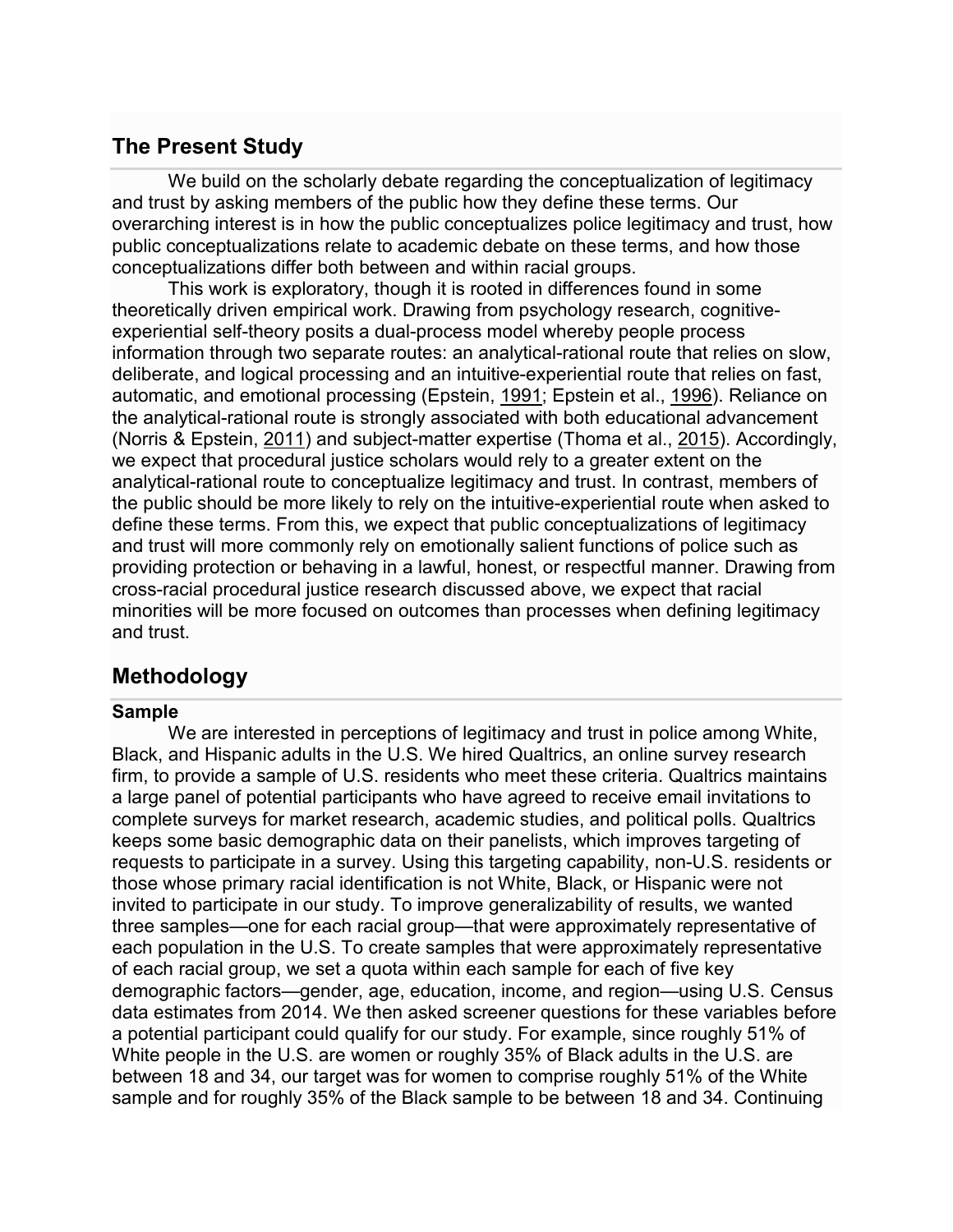with this example, once these quotas were reached, White women or Black respondents between 18 and 34 would no longer qualify to participate. The result of this process was a sample that approximates the demographic composition of the U.S. Informed consent was obtained from all participants included in the study.

Data for our project were collected between February and April, 2016. Qualtrics emailed potential participants who met our inclusion with a link to our survey. In total, 2293 people qualified to take our survey and the vast majority  $(82.9\%)$  completed it. Foothote<sup>4</sup> The data are comprised of 1900 completed surveys with three samples: White respondents (*N* = 650), Black respondents (*N* = 624), and Hispanic respondents (*N* = 626). Table [1](https://link.springer.com/article/10.1007/s12103-019-09501-8#Tab1) shows demographics by race in both our sample and the general population.

|                                | <b>White</b>      |                   | <b>Black</b>      |                   | <b>Hispanic</b>   |                   |  |
|--------------------------------|-------------------|-------------------|-------------------|-------------------|-------------------|-------------------|--|
| <b>Variable</b>                | <b>Our Sample</b> | <b>US</b><br>Pop. | <b>Our Sample</b> | <b>US</b><br>Pop. | <b>Our Sample</b> | <b>US</b><br>Pop. |  |
| <b>Gender: Male</b>            | 49%               | 49%               | 42%               | 48%               | 43%               | 48%               |  |
| <b>Gender: Female</b>          | 51%               | 51%               | 58%               | 52%               | 57%               | 52%               |  |
| Age: 18-34                     | 26%               | 26%               | 36%               | 35%               | 44%               | 35%               |  |
| Age: 35-54                     | 33%               | 33%               | 39%               | 36%               | 39%               | 36%               |  |
| Age: 55+                       | 41%               | 41%               | 26%               | 29%               | 16%               | 29%               |  |
| <b>Education: No college</b>   | 37%               | 37%               | 42%               | 48%               | 53%               | 48%               |  |
| <b>Education: Some college</b> | 63%               | 63%               | 58%               | 52%               | 48%               | 52%               |  |
| Income: Less than \$49.999     | 42%               | 42%               | 61%               | 64%               | 57%               | 64%               |  |
| Income: \$50,000 or more       | 58%               | 58%               | 39%               | 36%               | 42%               | 36%               |  |
| <b>Region: Northeast</b>       | 20%               | 19%               | 12%               | 10%               | 13%               | 10%               |  |
| <b>Region: Midwest</b>         | 26%               | 27%               | 14%               | 12%               | 9%                | 12%               |  |
| <b>Region: South</b>           | 36%               | 35%               | 41%               | 36%               | 32%               | 36%               |  |
| <b>Region: West</b>            | 19%               | 19%               | 31%               | 42%               | 46%               | 42%               |  |

#### **Table 1 Demographics Variables by Race in our Sample v. the U.S. Population**

#### **Materials**

Participation in the study took 10–15 minutes in a single, online session. Participants answered questions about their perceptions of what legitimacy and trust in law enforcement mean. Specifically, we asked participants to provide responses to two open-ended questions: "When thinking about the police, what does 'legitimacy' mean to you?" and "When thinking about the police, what does 'trust' mean to you?" We also asked one close-ended question: "When thinking about the police, do 'legitimacy' and 'trust' mean the same thing?" To control for order effects bias, the question order was randomized. At the end of the survey, participants answered demographic questions.

#### **Procedure**

To systematically examine participants' self-reported definitions of legitimacy and trust, we coded each qualitative response. Footnotes Responses consistently touched on a few key components of both legitimacy and trust. To create coding classifications from participant responses, we took a random sample of responses (*N* = 100; 5.3%) and hired an undergraduate research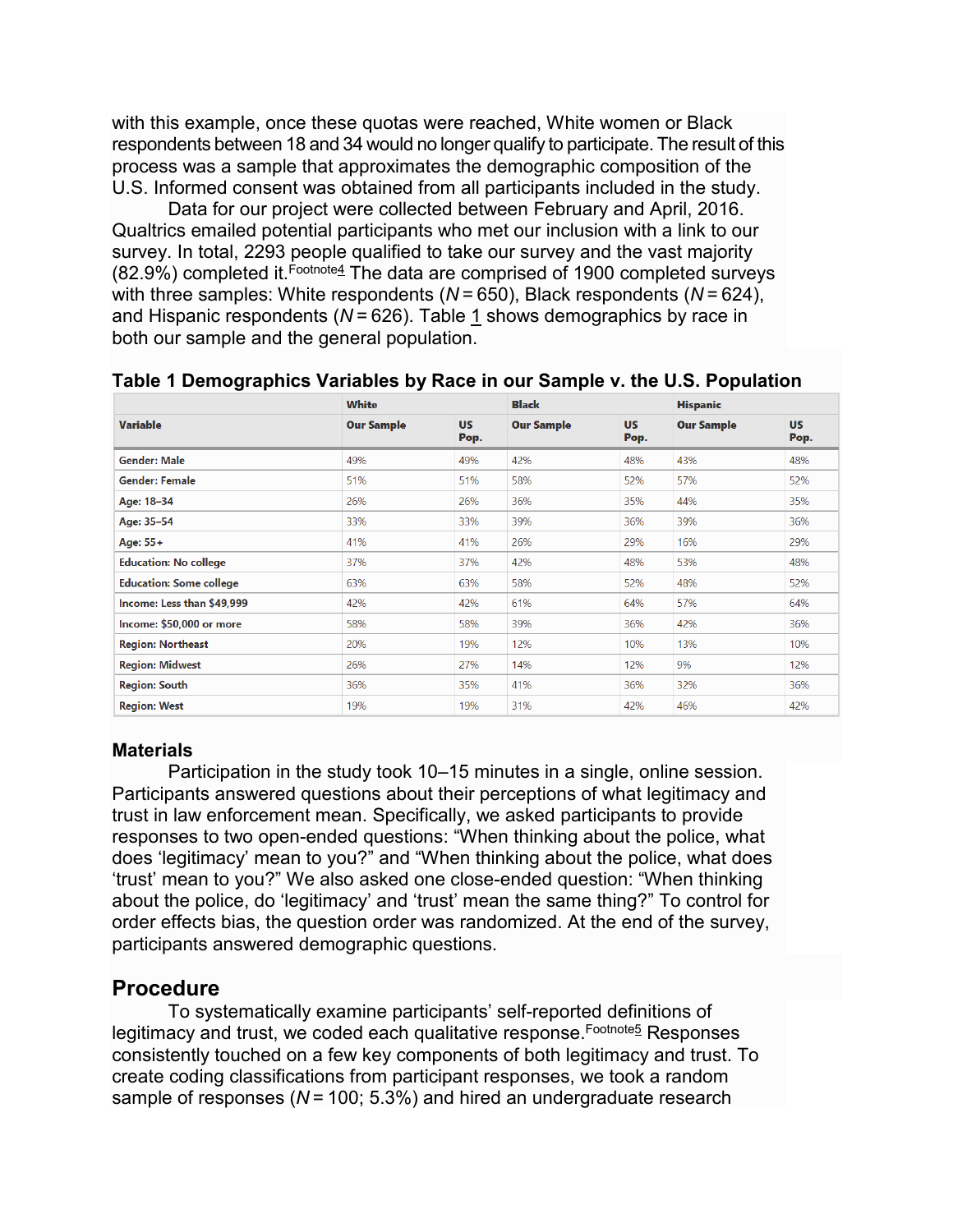assistant who was unfamiliar with the literature on legitimacy and trust to generate a list of categories into which responses fell. Foo[tnote](https://link.springer.com/article/10.1007/s12103-019-09501-8#Fn6)<sup>6</sup> Participants spontaneously described legitimacy as any combination of seven elements: following the law, acting in a fair manner, providing protection, behaving honestly, having the right to govern, behaving morally, and being effective. Footnotez Participants spontaneously described trust as any combination of eight elements, some of which overlap with legitimacy: following the law, acting in a fair manner, providing protection, behaving honestly, behaving morally, being effective, inspiring confidence, and being respectful. Foothote8 For both legitimacy and trust, some self-generated conceptualizations— following the law or behaving fairly, honestly, morally, or respectfully—are clearly normative meaning that the focus is on the relational aspects of policing. Other conceptualizations—providing protection and being effective—are clearly instrumental as they focus on the outcomes of policing. While confidence could refer to either confidence in outcome or confidence in treatment, the overwhelming majority of participants who defined trust as confidence noted that this was confidence in outcome. [Footnote](https://link.springer.com/article/10.1007/s12103-019-09501-8#Fn9)<sup>9</sup> For both legitimacy and trust, we also included a "not sure" category and an "other" category[Footnote10](https://link.springer.com/article/10.1007/s12103-019-09501-8#Fn10) for respondents who were not sure how to define these concepts or who provided a definition that did not fall into one of the established categories. Table [2](https://link.springer.com/article/10.1007/s12103-019-09501-8#Tab2) shows prototypical responses for each of the codes.

|                                                                | When thinking about the police, what does "legitimacy" mean to you?    |  |  |  |  |  |  |
|----------------------------------------------------------------|------------------------------------------------------------------------|--|--|--|--|--|--|
| Follows the Law                                                | that its legal; that they will follow the law/rules; will obey the law |  |  |  |  |  |  |
| Honesty                                                        | true/truth and honest; honesty/honest; real truthful                   |  |  |  |  |  |  |
| <b>Fairness</b>                                                | being fair; consistent; equality and fairness; treat all the same      |  |  |  |  |  |  |
| Right to Govern                                                | authority from the people; authority/right to enforce the law          |  |  |  |  |  |  |
| Moral                                                          | do the right thing; doing what is morally right                        |  |  |  |  |  |  |
| Effective                                                      | doing your job right; know what they're doing; efficient and reliable  |  |  |  |  |  |  |
| Protection                                                     | protecting and serving; helping                                        |  |  |  |  |  |  |
| When thinking about the police, what does "trust" mean to you? |                                                                        |  |  |  |  |  |  |
| Confidence                                                     | you can rely on them; dependable; faith in them; can count on them     |  |  |  |  |  |  |
| Protection                                                     | feeling safe; protect and serve; they will help me                     |  |  |  |  |  |  |
| Moral                                                          | do the right thing; integrity and honor; loyalty                       |  |  |  |  |  |  |
| <b>Fairness</b>                                                | being fair; equal treatment                                            |  |  |  |  |  |  |
| Follow the Law                                                 | follow/obey the law; uphold the law; enforce the law                   |  |  |  |  |  |  |
| Effective                                                      | they do their jobs; there to help                                      |  |  |  |  |  |  |
| Honest                                                         | honesty/honest; truthful; not lying                                    |  |  |  |  |  |  |
| Respectful                                                     | mutual respect; shows respect                                          |  |  |  |  |  |  |

**Table 2 Prototypical Responses Indicative of Each Component of Legitimacy and Trust**

Open-ended responses on the definition of legitimacy ranged from 1 to 63 words in length (*M* = 6.19; *SD* = 4.60; *Mdn* = 5). On the shorter end, frequent one-word responses included "lawfulness," "honestly," and "protection." Longer answers tended to convey the same themes, for example, "When thinking about the police 'legitimacy' to me means 'Is the officer here to protect & serve or is the officer here to uphold the law.' The badge means nothing without the consent of the People (sic)." The most common responses were somewhere in between these extremes in length, for example: "follow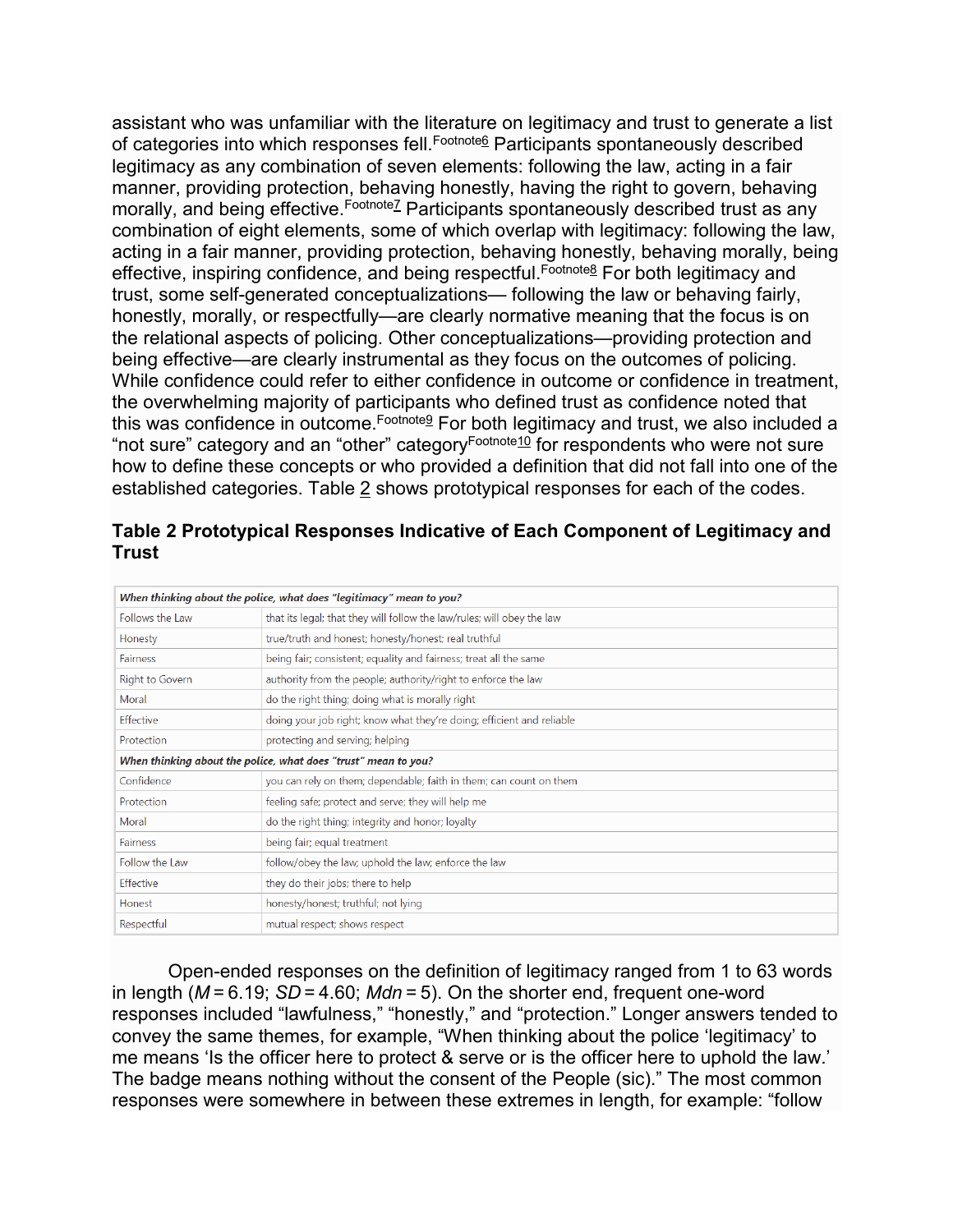the law," "to be honest," "trusting that their actions and decisions are done and made with the highest level of good and fair judgement," and "that they do things correctly and follow procedures and rules, they are also honest."

Open-ended responses on the definition of trust ranged from 1 to 41 words in length (*M* = 7.59; *SD* = 5.16; *Mdn* = 6). Frequent one-word responses included "confidence," "respectful," and "competent." Longer responses again provided more nuance but expressed the same themes as short responses, for example: "it means to be able to call the police and get respect and an officer who listens to the problem and trys (sic) to resolve it to the best of his ability to satisfy everyone involved." The most common responses provided similar descriptions, for example: "confidence in someone," "being able to trust that the actions of an officer will always be fair and done in regards to protecting the individual and community," "do the right thing," and "they are there for you when you need them and you can rely on them to uphold the law and protect you."

Next, two of the authors—one of whom was a second undergraduate research assistant we hired and was then unfamiliar with the literature on legitimacy and trust—separately coded the responses on each of the seven elements representing respondents' self-generated definitions of legitimacy and the eight elements reflecting respondents' self-generated definitions of trust. The "not sure" and "other" categories for both legitimacy and trust were also coded. Each variable was coded as yes or no. Interrater reliability for response coding (*k* = 0.93) was considered excellent and above the commonly held threshold of 0.7 (Landis and Koch, [1977\)](https://link.springer.com/article/10.1007/s12103-019-09501-8#ref-CR37). For additional confidence in our coding, however, we discussed all coding discrepancies and agreed upon a final code for each participant on each variable.

We created a total of 16 binary dependent variables for analyses: eight conceptualizations of *legitimacy* and eight conceptualizations of *trust.<sup>Footnote<u>11</u>* Categories are non-mutually exclusive; participants sometimes</sup> indicated that there were multiple elements to legitimacy or trust. While most responses were coded into a single category, some were coded into up to four categories for both legitimacy (*M* = 0.99; *SD* = 0.74) and trust (*M* = 1.14; *SD* = 0.74) when multiple themes were mentioned—for example "follow the law and is honest." Finally, we measured whether respondents considered legitimacy and trust to be synonymous by asking them: "When thinking about the police, do 'legitimacy' and 'trust' mean the same thing?" This item was measured by closed-response with three options: yes (1), no (2), or unsure (3).

We are interested in how perceptions of *legitimacy* and *trust* in police vary both between and within racial groups. Thus, we created a binary variable for each racial group in the overall sample: White, Black, and Hispanic. The literature shows that other demographic factors such as gender, age, education, and income also impact experience with and perceptions of law enforcement (Hinds, [2009;](https://link.springer.com/article/10.1007/s12103-019-09501-8#ref-CR20) McNeeley & Grothoff, [2016;](https://link.springer.com/article/10.1007/s12103-019-09501-8#ref-CR48) Tyler et al., [2014;](https://link.springer.com/article/10.1007/s12103-019-09501-8#ref-CR79) Weitzer & Tuch, [1999\)](https://link.springer.com/article/10.1007/s12103-019-09501-8#ref-CR86). We created a binary variable for male participants. Age, education, and income are measured ordinally.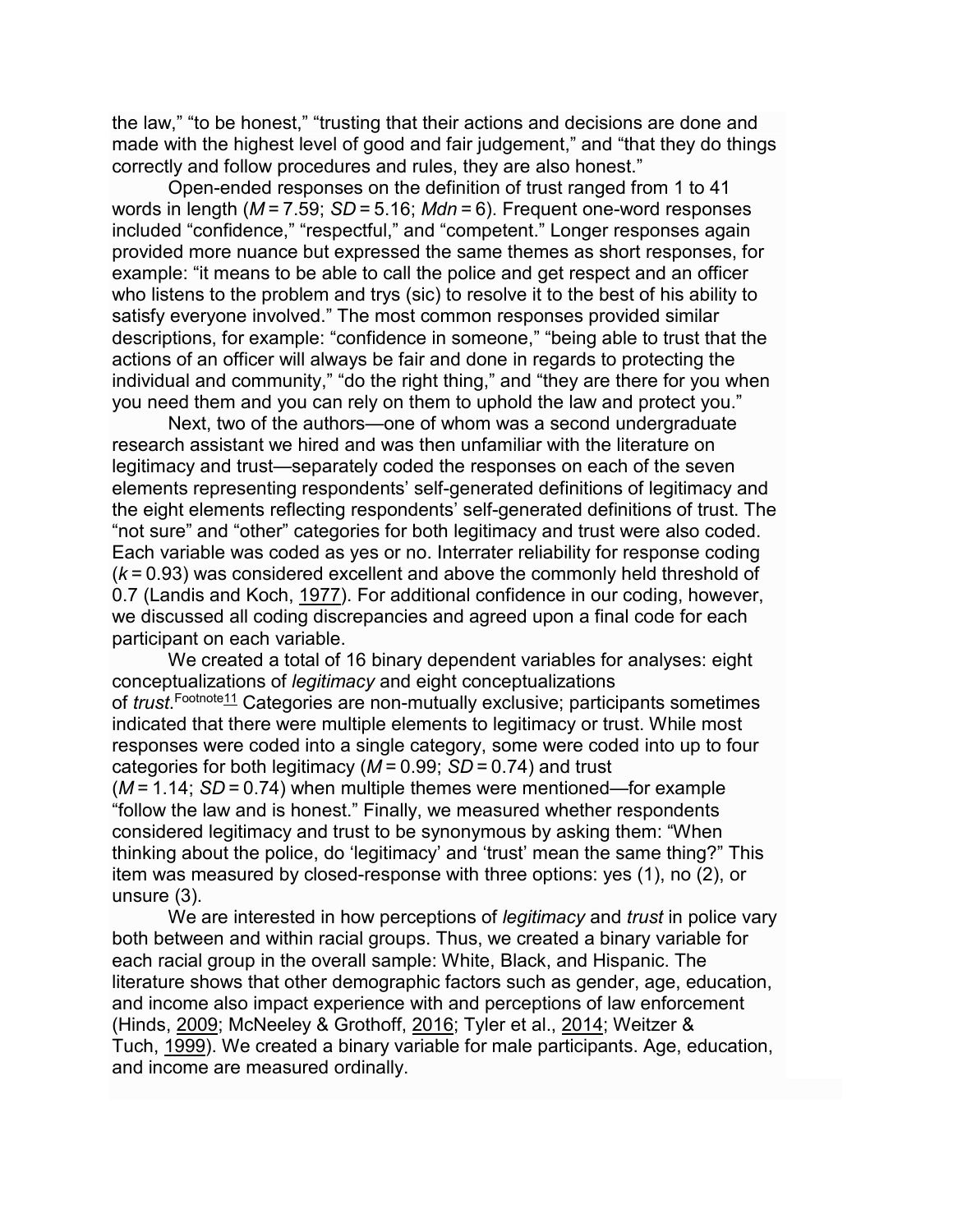#### **Results**

The motivating questions for this project are: How does the public conceptualize legitimacy and trust in police? How do public conceptualizations of legitimacy and trust in police relate to the academic debate on these terms? And, how do these views differ both between and within racial groups? We first describe how citizens define both legitimacy and trust, and compare those definitions to academic conceptualizations of these terms. We then examine between-race differences in how citizens define legitimacy and trust and whether these terms are viewed synonymously or not. Finally, we examine how other demographics impact definitions of legitimacy and trust within each sample and compare results across the racial groups.

#### **How does the Public Conceptualize Legitimacy and Trust in Police?**

We first summarize respondents' self-generated conceptualizations of both legitimacy and trust in police, as shown in Table [3](https://link.springer.com/article/10.1007/s12103-019-09501-8#Tab3). The first column shows the overall frequencies of each self-generated conceptualization of both legitimacy and trust and whether or not people think the terms are synonymous. The next three columns break down these frequencies by racial group, which is discussed in more detail below. Respondents most commonly defined legitimacy as police lawfulness, followed by police honesty, fairness, the right to govern, effectiveness, moral behavior, and providing protection. Respondents most commonly defined trust as confidence in police, followed by police providing protection, moral behavior, fairness, lawful behavior, effectiveness, honesty, and respectful behavior. Further, approximately half of the sample indicated that legitimacy and trust do not mean the same thing, while roughly a quarter each thought the terms are synonymous and are unsure.

| <b>Variable</b>                                                     | <b>Overall</b> | <b>White</b> | <b>Black</b> | <b>Hispanic</b> |  |  |  |  |  |  |
|---------------------------------------------------------------------|----------------|--------------|--------------|-----------------|--|--|--|--|--|--|
| When thinking about the police, what does "legitimacy" mean to you? |                |              |              |                 |  |  |  |  |  |  |
| Follows the Law                                                     | 36.6%          | 41.7%        | 35.1%        | 32.8%           |  |  |  |  |  |  |
| Honesty                                                             | 19.4%          | 18.3%        | 16.0%        | 23.8%*          |  |  |  |  |  |  |
| Fairness                                                            | 10.7%          | 13.5%        | 11.5%        | 7.0%*           |  |  |  |  |  |  |
| <b>Right to Govern</b>                                              | 10.5%          | 11.2%        | 11.1%        | 9.3%            |  |  |  |  |  |  |
| Moral                                                               | 8.5%           | 10.0%        | 8.0%         | 7.4%            |  |  |  |  |  |  |
| Effective                                                           | 8.8%           | 9.9%         | 6.9%         | 9.7%            |  |  |  |  |  |  |
| Protection                                                          | 4.8%           | 3.9%         | 5.0%         | 5.6%            |  |  |  |  |  |  |
| When thinking about the police, what does "trust" mean to you?      |                |              |              |                 |  |  |  |  |  |  |
| Confidence                                                          | 25.2%          | 22.0%        | 25.1%        | 28.6%           |  |  |  |  |  |  |
| Protection                                                          | 20.4%          | 22.0%        | 16.0%        | 23.2%*          |  |  |  |  |  |  |
| Moral                                                               | 16.8%          | 20.5%        | 14.7%        | 15.2%           |  |  |  |  |  |  |
| Fairness                                                            | 12.5%          | 13.4%        | 13.3%        | 10.7%           |  |  |  |  |  |  |
| Follow the Law                                                      | 11.8%          | 13.4%        | 12.0%        | 10.1%           |  |  |  |  |  |  |
| Effective                                                           | 10.5%          | 13.5%        | 9.3%         | 8.5%            |  |  |  |  |  |  |
| Honest                                                              | 10.0%          | 10.3%        | 9.6%         | 9.9%            |  |  |  |  |  |  |
| Respectful                                                          | 6.6%           | 8.0%         | 7.0%         | 4.8%            |  |  |  |  |  |  |
| Legitimacy & Trust Mean the Same Thing                              |                |              |              |                 |  |  |  |  |  |  |
| Yes                                                                 | 29.2%          | 33.4%        | 25.3%        | 28.8%           |  |  |  |  |  |  |
| <b>No</b>                                                           | 48.2%          | 45.4%        | 54.8%        | 44.6%*          |  |  |  |  |  |  |
| Unsure                                                              | 22.6%          | 21.2%        | 19.9%        | 26.7%*          |  |  |  |  |  |  |
|                                                                     |                |              |              |                 |  |  |  |  |  |  |

**Table 3 How People Define Legitimacy and Trust Overall and Broken Down by Racial Group**

Bold font indicates that the percentage for that variable and racial group is significantly different from the White sample \*indicates that the percentage for that variable and racial group is significantly different from the Black sample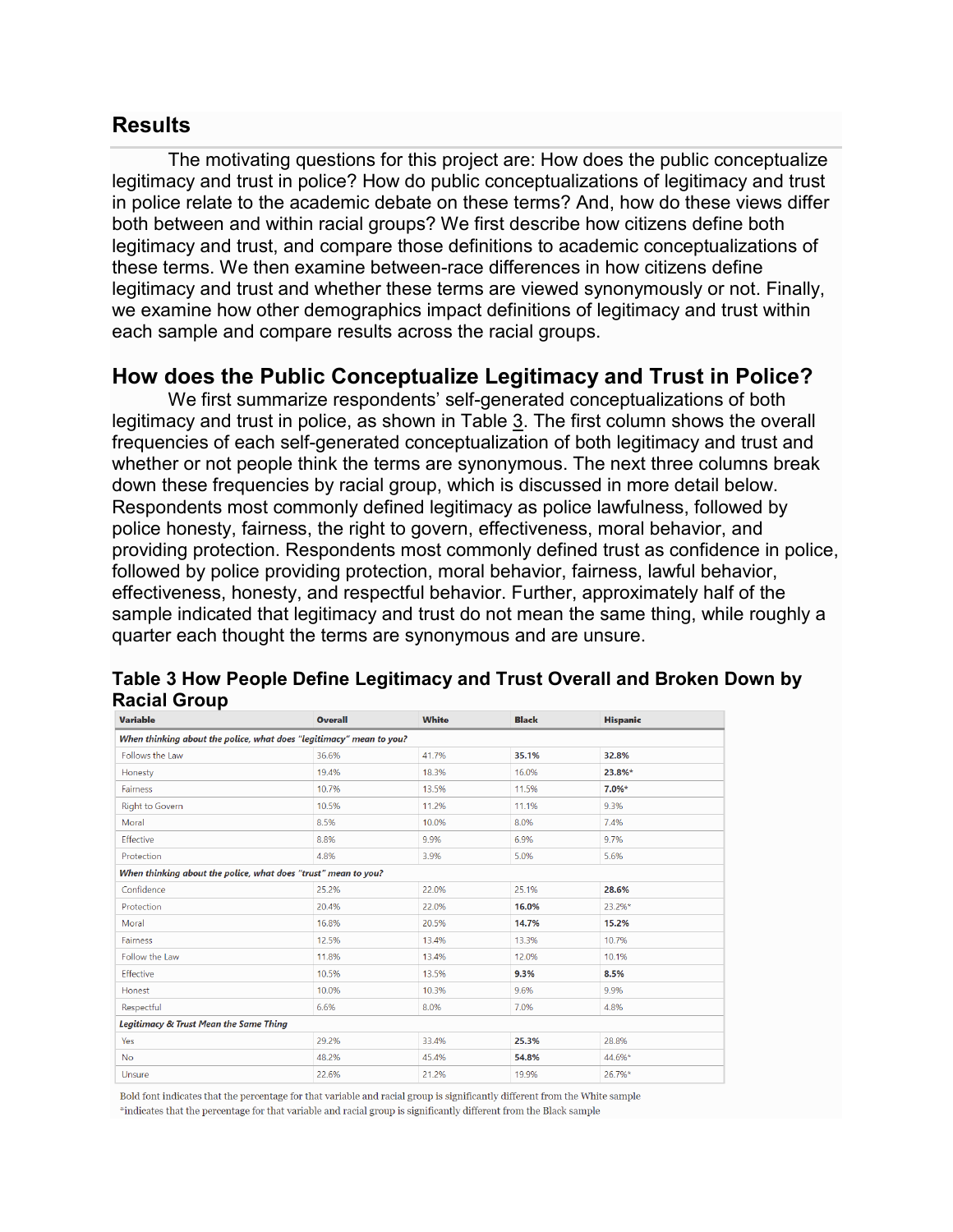Six of the constructs—lawfulness, honesty, fairness, moral behavior, effectiveness, and protection—appear for both legitimacy and trust. We used tetrachoric correlations to examine the degree of overlap in participants' own descriptions of legitimacy and trust. As expected, people who indicated that legitimacy and trust are synonymous had significant overlap in their definitions of both terms. Foothote12 In contrast, and also as expected, people who indicated that legitimacy and trust are distinct had little overlap in their definitions of both terms. [Footnote13](https://link.springer.com/article/10.1007/s12103-019-09501-8#Fn13) People who indicated that they were not sure if legitimacy and trust were synonymous had overlap in some of their definitions of these terms but not others. [Footnote14](https://link.springer.com/article/10.1007/s12103-019-09501-8#Fn14)

## **Differences between Participant and Academic Definitions of Legitimacy and Trust**

We next examined how public conceptualization of legitimacy and trust in police relates to the academic perspective. Academics conceptualize legitimacy as a combination of: obligation to obey, trust in police, police lawfulness, shared values between police and citizens, citizens' consent to be governed, procedural fairness, distributive fairness, and police effectiveness (Beetham, [1991;](https://link.springer.com/article/10.1007/s12103-019-09501-8#ref-CR3) Bottoms & Tankebe, [2012;](https://link.springer.com/article/10.1007/s12103-019-09501-8#ref-CR5) Jackson et al., 2014; Sunshine & Tyler, [2003\)](https://link.springer.com/article/10.1007/s12103-019-09501-8#ref-CR64). While scholars conceptualize legitimacy and trust using slow, rational, deliberative processing about what legitimacy means, we expected that members of the public rely on intuitive processing to define legitimacy and trust in police. Specifically, we expected that public conceptualizations would rely on emotionally salient functions of police such as providing protection, doing their job effectively, and behaving in a lawful, honest, and fair manner. Police lawfulness was the only component that explicitly appears frequently in both academic and public definitions of legitimacy. As expected, respondents did not specifically identify obligation to obey, trust, or shared values between police and citizens as defining legitimacy despite their prevalence in academic literature. The remaining four components of academic conceptualizations of legitimacy appeared infrequently in citizen-driven definitions: fairness, right to govern, moral behavior, and effectiveness. Additionally, citizens included two definitions of legitimacy that do not appear in academic conceptualizations—police honesty and providing protection.[Footnote15](https://link.springer.com/article/10.1007/s12103-019-09501-8#Fn15) These conceptualizations are actions that *foster* legitimacy rather than elements that *comprise* legitimacy—a distinction that the public reasonably does not make but scholars do. Taken together, the disconnect between some academic versus citizen definitions may further reflect that scholars tend to rely on analytical-rational processing whereas members of the public rely more on intuitive-experiential processing when thinking about police legitimacy.

Across the public, trust was most commonly defined as confidence in police and police providing protection—both of which suggest vulnerability to police. Citizens less commonly defined trust in police as: moral behavior, fairness, lawful behavior, effectiveness, honesty, and respectful behavior. Each of these definitions may also convey vulnerability to police. In sum, citizen-driven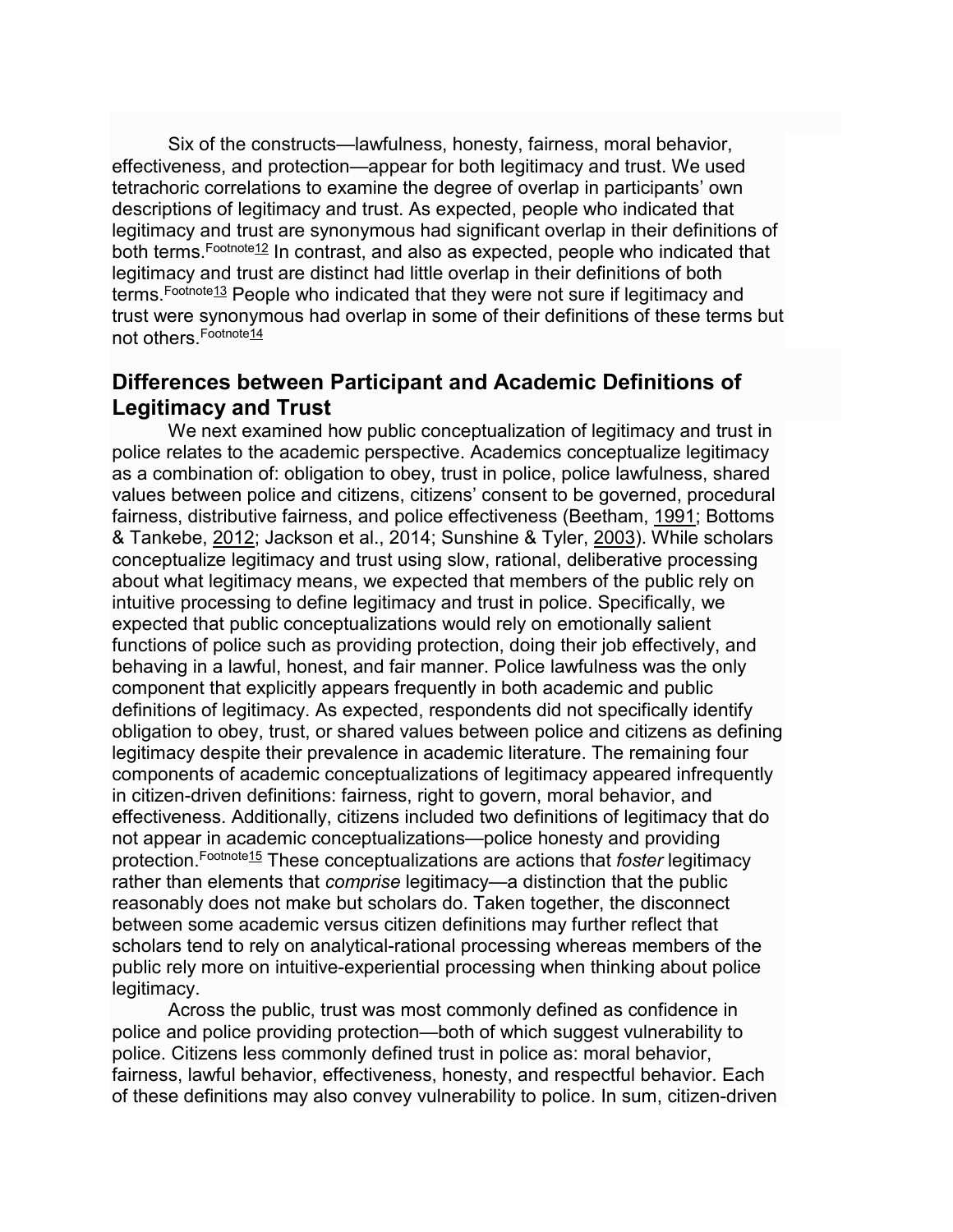definitions of legitimacy and trust align with some academic conceptions but not others, drawing on the difference between the cognitive applications of the concepts.

## **Between-Race differences in Conceptualizing Legitimacy and Trust**

We next used one-way ANOVAs with Tukey HSD post-hoc estimation to test differences in self-generated descriptions of legitimacy and trust across racial groups, and to test whether or not these terms were viewed as synonymous. Table [3](https://link.springer.com/article/10.1007/s12103-019-09501-8#Tab3) shows that respondents' self-generated conceptualizations of legitimacy and trust differed across racial groups. Based on prior research, we expected that minorities would focus more on outcome than on process when thinking about legitimacy and trust (Sargeant et al., [2014;](https://link.springer.com/article/10.1007/s12103-019-09501-8#ref-CR60) Tankebe, [2009\)](https://link.springer.com/article/10.1007/s12103-019-09501-8#ref-CR65). Overall, we see mixed support for this. Supporting this expectation, White participants were more likely to equate legitimacy with police following the law than either Black (*p =* .038) or Hispanic (*p* = .003) participants. Similarly, White participants were more likely to view trust as being defined by police behaving morally relative to both Black (*p* = .018) and Hispanic (*p* = .031) participants. Contradicting this expectation, however, White respondents were more likely to think of efficacy when defining trust in police as compared to both Black (*p* = .036) and Hispanic (*p* = .009) respondents.

Finally, some conceptualizations of legitimacy and trust differ between groups in ways that partially support and partially contradict our expectation. Specifically, Hispanic respondents were more likely than both White (*p* = .034) and Black (*p* = .001) respondents to associate legitimacy with honesty and were less likely than both White (*p* = .001) and Black (*p* = .027) respondents to view legitimacy as police fairness. Hispanic participants were more likely than White participants to define trust as confidence in police (*p* = .018). Black respondents were less likely than White (*p* = .022) or Hispanic (*p* = .005) respondents to view trust as equivalent to police providing protection. Across the sample, other conceptualizations of legitimacy and trust did not differ across racial groups.

While approximately half of the overall sample indicated that legitimacy and trust do not mean the same thing, this was not consistent across racial groups. White people were more likely than Black people ( $p = 0.004$ ) to say these terms were the same. Black people were more likely than both White (*p* = .002) and Hispanic (*p* = .001) people to state that these terms are different. Hispanics were more likely than Blacks to indicate that they were not sure whether these terms are synonymous or distinct (*p* = .011). Taken together this suggests cross-racial variation in how people conceptualize legitimacy and trust. Perhaps, since White people tend to view police more positively, they also tend to have or need less nuanced views of terms related to police. Relatedly, over-policing of the Black population may explain why Black people tend to have more nuanced views of legitimacy and trust in police due to more regular direct and vicarious contact with law enforcement (Weitzer & Tuch, [2004\)](https://link.springer.com/article/10.1007/s12103-019-09501-8#ref-CR87).

## **Within-Race differences in Conceptualizing Legitimacy and Trust**

As described above, there are between-race differences in how people spontaneously conceptualize both legitimacy and trust. To probe within-race differences, we conducted exploratory analyses by estimating a series of logistic regression models to examine how other demographics—gender, age, education, and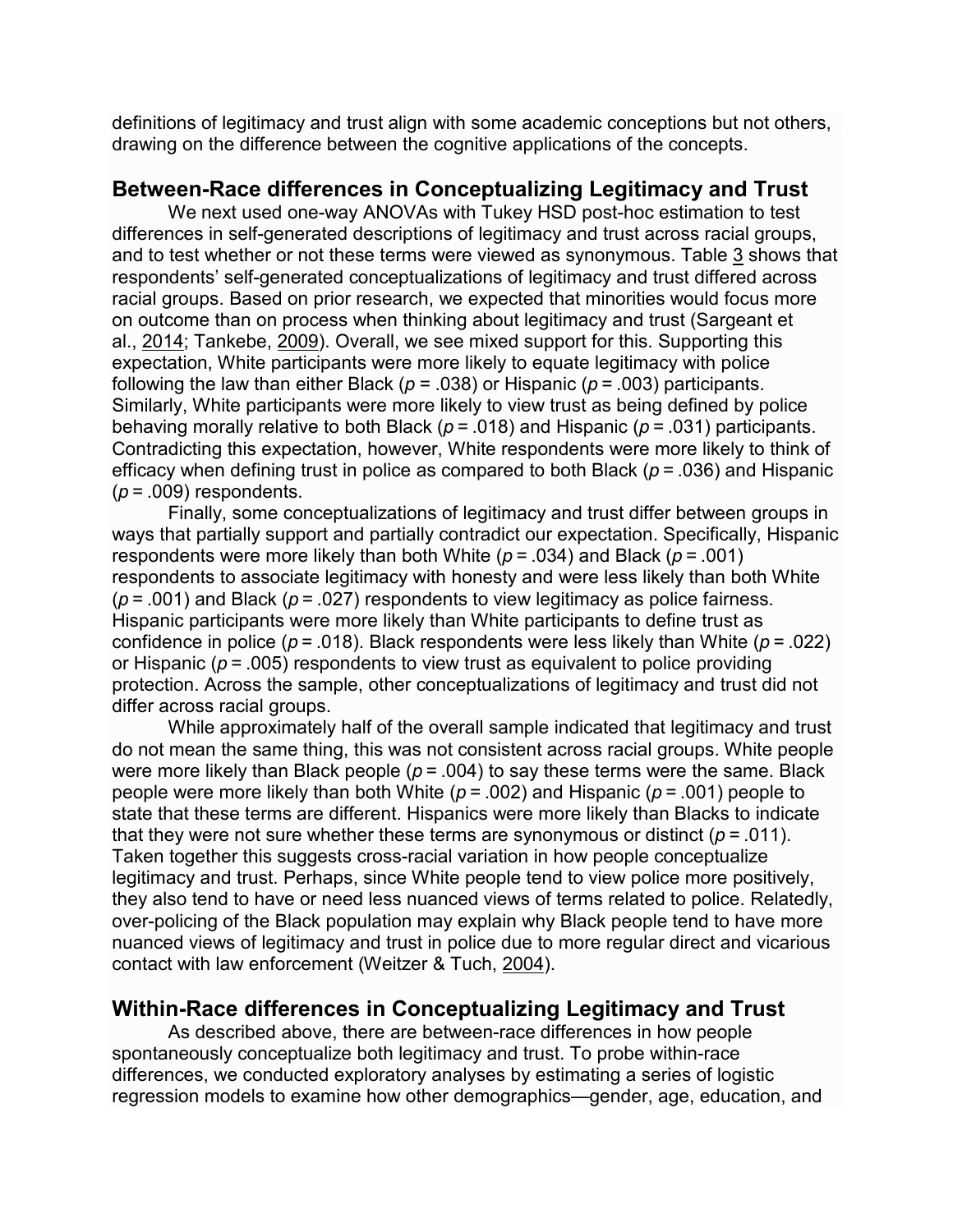income—influence self-generated definitions of legitimacy and trust within each racial group.<sup>[Footnote16](https://link.springer.com/article/10.1007/s12103-019-09501-8#Fn16)</sup> Given the dearth of within-race theorizing, we do not have clear expectations. Table  $\frac{4}{5}$  $\frac{4}{5}$  $\frac{4}{5}$  presents results of these models where selfgenerated definitions of legitimacy were the outcome variables and models were estimated separately for each racial group. Across races, older respondents were less likely to define legitimacy as effectiveness. Otherwise, age did not have a consistent impact on how people conceptualize legitimacy. Similarly, both gender and education largely had no statistically significant impact on how people conceptualize legitimacy and income had no statistically significant impact at all. In short, while some other demographic factors influence citizen-driven definitions of legitimacy, there are not clear patterns that emerge from our exploratory analyses.

| Table 4 How Demographic Factors Relate to Sen-Generated Demintions of<br>Legitimacy by Racial Group |                       |  |                |  |                        |  |                 |  |
|-----------------------------------------------------------------------------------------------------|-----------------------|--|----------------|--|------------------------|--|-----------------|--|
|                                                                                                     | <b>Follow the Law</b> |  | <b>Honesty</b> |  | <b>Right to Govern</b> |  | <b>Fairness</b> |  |
|                                                                                                     |                       |  |                |  |                        |  |                 |  |

**Table 4 How Demographic Factors Relate to Self-Generated Definitions of** 

|                  | <b>Follow the Law</b> |         |        | <b>Honesty</b> |                  |           |        | <b>Right to Govern</b> |         | <b>Fairness</b> |                   |            |  |
|------------------|-----------------------|---------|--------|----------------|------------------|-----------|--------|------------------------|---------|-----------------|-------------------|------------|--|
| <b>Race</b>      | W                     | B       | H.     | W              | B                | H         | W      | B                      | H       | W               | B                 | H          |  |
| <b>Male</b>      | 1.15                  | 0.76    | 0.89   | 0.92           | 1.08             | 1.00      | 1.25   | $1.82*$                | 1.36    | 0.78            | 0.75              | 0.88       |  |
|                  | (0.19)                | (0.13)  | (0.16) | (0.20)         | (0.24)           | (0.20)    | (0.33) | (0.48)                 | (0.38)  | (0.19)          | (0.20)            | (0.32)     |  |
| Age              | 1.12                  | $1.12*$ | 1.01   | 0.94           | 0.96             | 1.06      | 1.00   | $1.20*$                | 1.10    | 0.91            | 0.88              | 0.92       |  |
|                  | (0.06)                | (0.06)  | (0.07) | (0.06)         | (0.07)           | (0.07)    | (0.09) | (0.10)                 | (0.10)  | (0.07)          | (0.07)            | (0.11)     |  |
| Edu.             | $1.23*$               | 1.14    | 1.13   | $0.84^{+}$     | 1.04             | 1.04      | 1.24   | $1.41**$               | $1.28*$ | $0.82^{+}$      | 1.06              | $1.53*$    |  |
|                  | (0.10)                | (0.10)  | (0.10) | (0.08)         | (0.12)           | (0.09)    | (0.18) | (0.18)                 | (0.16)  | (0.09)          | (0.14)            | (0.24)     |  |
| Income           | 0.96                  | 0.91    | 1.11   | 0.96           | 1.02             | 0.96      | 1.05   | 1.17                   | 1.11    | 1.13            | 0.89              | 0.79       |  |
|                  | (0.06)                | (0.07)  | (0.08) | (0.08)         | (0.11)           | (0.08)    | (0.12) | (0.13)                 | (0.12)  | (0.10)          | (0.10)            | (0.12)     |  |
| $\boldsymbol{n}$ | 650                   | 624     | 626    | 650            | 624              | 626       | 650    | 624                    | 626     | 650             | 624               | 626        |  |
|                  | <b>Moral</b>          |         |        |                | <b>Effective</b> |           |        | <b>Protection</b>      |         |                 | <b>Don't Know</b> |            |  |
| Race             | W                     | B       | H      | W              | B                | H         | W      | B                      | H.      | W               | B                 | H.         |  |
| <b>Male</b>      | 0.98                  | 0.97    | 1.45   | 1.37           | 1.04             | 1.34      | 1.66   | 1.08                   | 0.94    | $0.31**$        | 0.56              | $0.44*$    |  |
|                  | (0.27)                | (0.30)  | (0.46) | (0.39)         | (0.34)           | (0.37)    | (0.75) | (0.43)                 | (0.32)  | (0.12)          | (0.21)            | (0.14)     |  |
| Age              | 1.03                  | 0.99    | 0.95   | $0.80*$        | $0.65***$        | $0.76***$ | 0.88   | 1.00                   | 1.11    | 1.08            | 1.12              | 0.94       |  |
|                  | (0.09)                | (0.09)  | (0.10) | (0.07)         | (0.08)           | (0.07)    | (0.12) | (0.13)                 | (0.13)  | (0.07)          | (0.13)            | (0.08)     |  |
| Edu.             | 1.24                  | 1.16    | 0.79   | 1.03           | 0.86             | 0.88      | 0.75   | 0.80                   | 1.02    | 0.77            | 0.55              | $0.77^{+}$ |  |
|                  | (0.17)                | (0.18)  | (0.13) | (0.16)         | (0.14)           | (0.12)    | (0.17) | (0.16)                 | (0.16)  | (0.13)          | (0.14)            | (0.12)     |  |
| Income           | 1.20                  | 1.00    | 1.18   | 1.00           | 0.98             | 1.15      | 0.92   | 1.08                   | 0.94    | 0.92            | 0.99              | 0.75       |  |
|                  | (0.13)                | (0.13)  | (0.15) | (0.11)         | (0.14)           | (0.15)    | (0.15) | (0.18)                 | (0.14)  | (0.11)          | (0.19)            | (0.10s)    |  |
| n                | 650                   | 624     | 626    | 650            | 624              | 626       | 650    | 624                    | 626     | 650             | 624               | 626        |  |

Logistic regression models. Constants not reported

Odd ratios are presented with robust standard errors in parentheses. Significant results in bold

 $p^+p$  < 0.10.  $p^+p$  < 0.05.  $p^+p$  < 0.01.  $p^+p$  < 0.001

We next conducted exploratory analyses to examine within-race differences in how people define trust, as shown on Table [5.](https://link.springer.com/article/10.1007/s12103-019-09501-8#Tab5) Here we took the same approach as in Table [4](https://link.springer.com/article/10.1007/s12103-019-09501-8#Tab4) except that the outcome variables were selfgenerated definitions of trust. We then estimated models to explore how participant demographics influence definitions of trust within each racial group. Similar to the exploratory analyses for within-race conceptualization of legitimacy, here we see that some demographic factors influence some citizen-driven definitions. Again, however, there are no clear, discernable patterns that emerge from these exploratory analyses.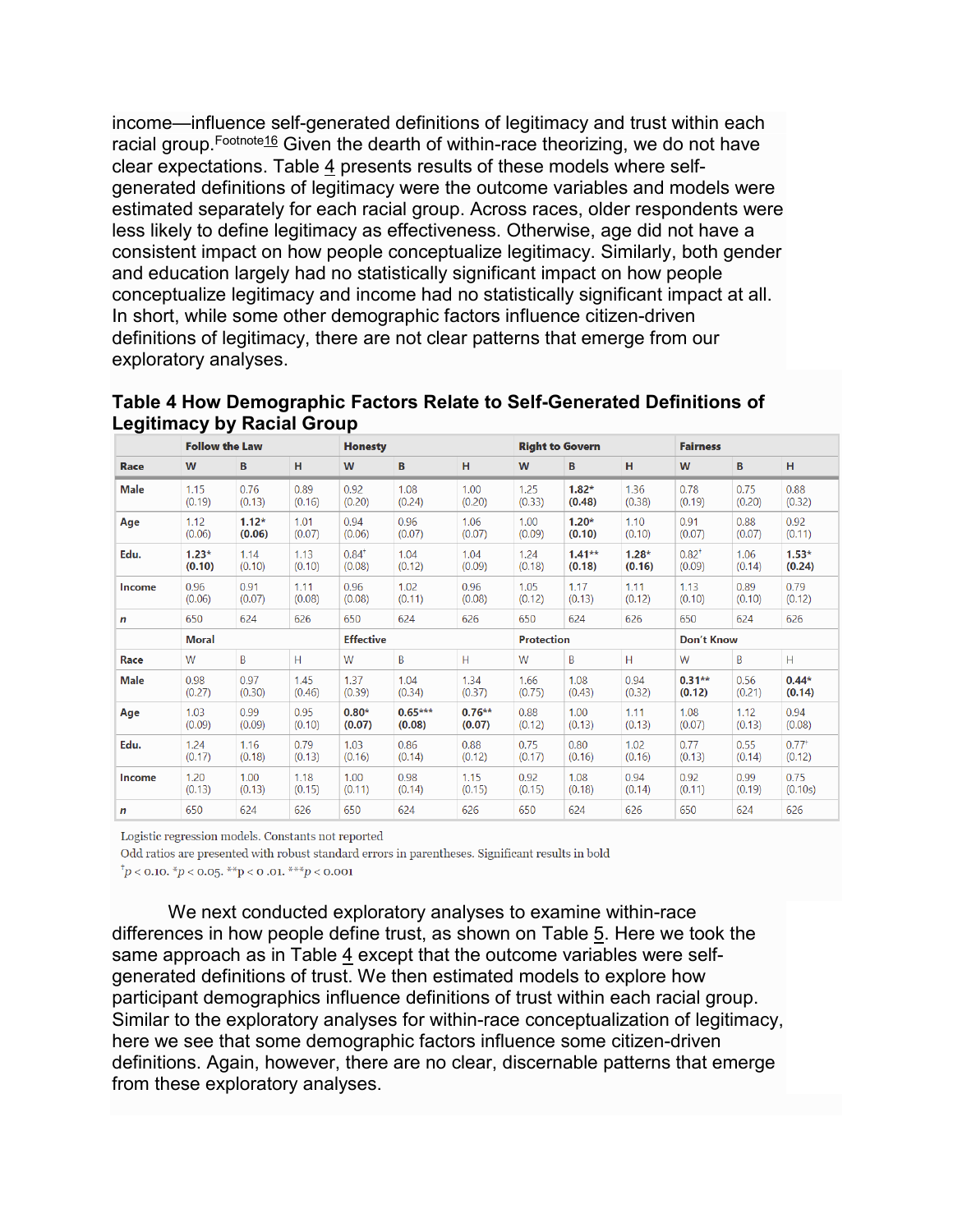#### **Table 5** *How Demographic Factors Relate to Self-Generated Definitions of Trust by Racial Group*

|             | <b>Confidence</b>      |                |                      |                     | <b>Protection</b>             |                    |                      |                            |                    | <b>Fairness</b>      |                          |                      |  |
|-------------|------------------------|----------------|----------------------|---------------------|-------------------------------|--------------------|----------------------|----------------------------|--------------------|----------------------|--------------------------|----------------------|--|
| Race        | W                      | В              | н                    | W                   | B                             | H                  | W                    | B                          | н                  | W                    | В                        | н                    |  |
| <b>Male</b> | $0.66*$<br>(0.13)      | 1.02<br>(0.19) | 0.84<br>(0.16)       | 0.73<br>(0.15)      | 0.73<br>(0.17)                | 0.86(0.17)         | 1.07(0.22)           | 0.90<br>(0.21)             | $1.76*$<br>(0.42)  | 0.95(0.22)           | $0.56*$<br>(0.14)        | 0.71<br>(0.20)       |  |
| Age         | 1.00(0.06)             | 0.94<br>(0.06) | 1.02<br>(0.07)       | $0.74***$<br>(0.05) | 0.89<br>(0.06)                | $0.83**$<br>(0.06) | $1.12^{+}$<br>(0.08) | $1.25**$<br>(0.10)         | 1.11(0.08)         | 1.08<br>(0.10)       | $1.16^{+}$<br>(0.09)     | 1.11<br>(0.11)       |  |
|             | Education $0.97(0.09)$ | 0.99<br>(0.10) | $0.86^{+}$<br>(0.08) | 0.88(0.09)          | 0.84<br>(0.10)                | 0.90(0.08)         | $1.22*$<br>(0.12)    | 1.17(0.13)                 | $1.35**$<br>(0.15) | 1.05(0.13)           | $1.28^{+}$<br>(0.17)     | 1.16<br>(0.14)       |  |
| Income      | 0.91(0.07)             | 0.94<br>(0.08) | 1.06<br>(0.08)       | $1.30**$<br>(0.11)  | 1.02<br>(0.10)                | 1.04(0.09)         |                      | $0.99(0.08)$   1.15 (0.11) | 0.98(0.09)         | $1.19^{+}$<br>(0.11) | $1.19^{+}$<br>(0.13)     | 1.03<br>(0.14)       |  |
| n           | 650                    | 624            | 626                  | 650                 | 624                           | 626                | 650                  | 624                        | 626                | 650                  | 624                      | 626                  |  |
|             | <b>Honest</b>          |                |                      | <b>Effective</b>    |                               |                    |                      | <b>Follow the Law</b>      |                    |                      | <b>Respectful</b>        |                      |  |
| Race        | W                      | B              | H                    | W                   | B                             | Н                  | W                    | B                          | H                  | W                    | B                        | H                    |  |
| <b>Male</b> | 1.23(0.34)             | 0.90<br>(0.26) | 0.98<br>(0.27)       | 1.14(0.27)          | 0.89<br>(0.26)                | 0.88(0.27)         | 1.31(0.33)           | 0.77<br>(0.20)             | 0.89(0.24)         | $2.27*$<br>(0.77)    | 0.97(0.30)               | 1.24<br>(0.46)       |  |
| Age         | 1.00(0.08)             | 1.00<br>(0.08) | 0.96<br>(0.09)       | 0.89(0.07)          | 0.94<br>(0.08)                | $0.77*$<br>(0.08)  |                      | $0.94(0.08)$ 1.07 (0.09)   | 1.06(0.09)         |                      | $0.94(0.09)$ 1.15 (0.11) | 1.00<br>(0.11)       |  |
|             | Education $0.96(0.11)$ | 1.21<br>(0.16) | $1.25*$<br>(0.13)    | $0.77*$<br>(0.09)   | 1.13<br>(0.14)                | 0.98(0.16)         |                      | $1.01(0.13)$ 1.10 (0.14)   | 1.01(0.13)         |                      | $1.02(0.15)$ 1.20 (0.20) | 0.89<br>(0.17)       |  |
| Income      | $0.80*$<br>(0.09)      | 1.09<br>(0.12) | 1.05<br>(0.11)       | 1.14(0.11)          | $0.81$ <sup>+</sup><br>(0.10) | 0.98(0.13)         |                      | $0.94(0.09)$ 0.89 (0.09)   | 1.00(0.12)         |                      | $0.93(0.11)$ 1.23 (0.16) | $1.30^{+}$<br>(0.20) |  |
| n           | 650                    | 624            | 626                  | 650                 | 624                           | 626                | 650                  | 624                        | 626                | 650                  | 624                      | 626                  |  |

Logistic regression models. Constants not reported

Odd ratios are presented with robust standard errors in parentheses. Significant results in bold

 $\phi^{\dagger} p$  < 0.10.  $\phi^* p$  < 0.05.  $\phi^* p$  < 0.01.  $\phi^* p$  < 0.001

## **Discussion**

This project examines how members of the public conceptualize legitimacy and trust in police and compares these views to the academic theoretical debate on this issue. We also focus on how these conceptualizations differ by race and other demographics, specifically gender, age, education, and income. Broadly speaking, our results show that members of the public define legitimacy and trust in ways that have both similarities to and differences from academic conceptualizations. In part, the differences may arise from academics relying more on analytical-rational processing whereas the public appear to rely more on intuitive-experiential processing to define these terms (Epstein, [1991;](https://link.springer.com/article/10.1007/s12103-019-09501-8#ref-CR14) Epstein et al., [1996\)](https://link.springer.com/article/10.1007/s12103-019-09501-8#ref-CR15). Additionally, race and other demographic factors condition how people define legitimacy and trust in police.

Building on Sargeant et al.'s [\(2014\)](https://link.springer.com/article/10.1007/s12103-019-09501-8#ref-CR60) and Bottoms and Tankebe's [\(2012\)](https://link.springer.com/article/10.1007/s12103-019-09501-8#ref-CR5) findings that minority groups emphasize different aspects of police-citizen relationships, our results show similarities and differences in citizen-driven conceptualizations of both legitimacy and trust both between and within racial groups. Overall, citizen-driven definitions of legitimacy identify each of the elements that Bottoms and Tankebe ([2012\)](https://link.springer.com/article/10.1007/s12103-019-09501-8#ref-CR5) outline: police lawfulness, fairness (procedural and distributive), and police effectiveness. Supporting Bottoms and Tankebe ([2017\)](https://link.springer.com/article/10.1007/s12103-019-09501-8#ref-CR6), this is not an exhaustive list of conceptualizations of legitimacy according to the public. Further, and also supporting Bottoms and Tankebe ([2012\)](https://link.springer.com/article/10.1007/s12103-019-09501-8#ref-CR5), results demonstrate that these components are not equally important across groups. While our exploratory results support Bottoms and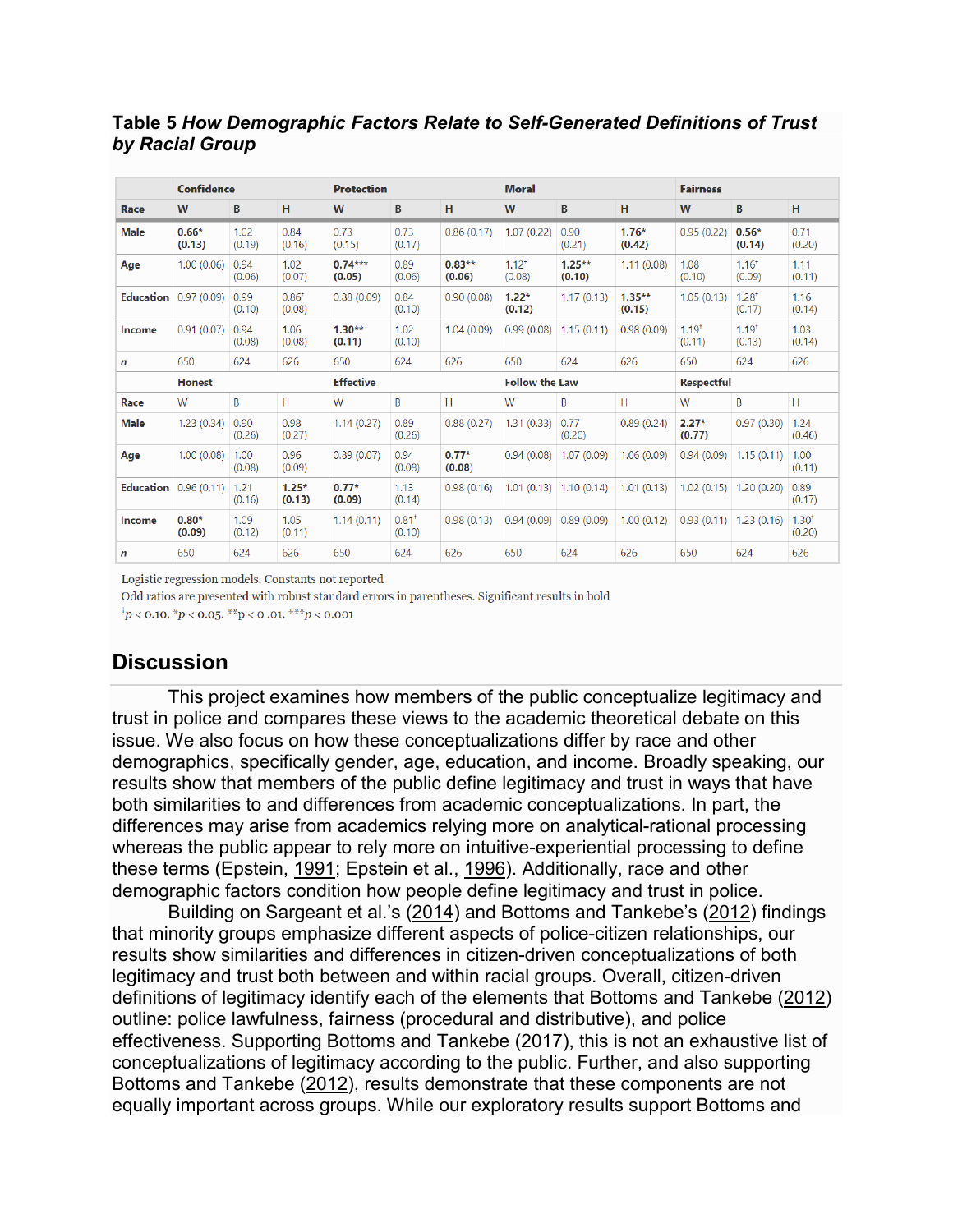Tankebe's [\(2012](https://link.springer.com/article/10.1007/s12103-019-09501-8#ref-CR5), [2017\)](https://link.springer.com/article/10.1007/s12103-019-09501-8#ref-CR6) model, the findings warrant more investigation before drawing conclusions about the most appropriate model of police legitimacy. Partially supporting both Sargeant et al. ([2014\)](https://link.springer.com/article/10.1007/s12103-019-09501-8#ref-CR60) and Bottoms and Tankebe ([2012\)](https://link.springer.com/article/10.1007/s12103-019-09501-8#ref-CR5), we found that minorities are more focused on outcome than on process when thinking about police legitimacy. Perhaps White people focus more on the legality of police actions because they assume that police will treat them well. Looking across the samples, other demographic factors influenced definitions of legitimacy for Black and Hispanic respondents more than White respondents. This may suggest that minorities have more nuanced views of police legitimacy because it is an issue more salient to their communities due to the greater risk of mistreatment by law enforcement and greater direct and vicarious contact with officers (Weitzer & Tuch, [2004\)](https://link.springer.com/article/10.1007/s12103-019-09501-8#ref-CR87).

While not explicitly stated in citizen-driven definitions of trust, many of the conceptualizations can reasonably be interpreted as vulnerability, which aligns with academic research on the subject (Hamm et al., [2017\)](https://link.springer.com/article/10.1007/s12103-019-09501-8#ref-CR18). Jackson and Gau ([2015,](https://link.springer.com/article/10.1007/s12103-019-09501-8#ref-CR25) p.3) define trust as "individual officers will (and do) do things that they are tasked to do." This could reasonably be interpreted that trust means the police protect the public, inspire public confidence, behave fairly, follow the law, and are effective—together, this partially supports and partially contradicts prior researchers (Bottoms & Tankebe, [2012;](https://link.springer.com/article/10.1007/s12103-019-09501-8#ref-CR5) Sargeant et al., [2014\)](https://link.springer.com/article/10.1007/s12103-019-09501-8#ref-CR60). Members of the public most commonly defined trust in police as having confidence in them. Yet this is not a core element in academic conceptualizations of the term. When defining trust, our findings suggest that minorities are less focused on police behaving morally or effectively. Since fear of crime is higher among minorities in general, perhaps there is less confidence that police can effectively reduce crime in these communities (Davis, [2016\)](https://link.springer.com/article/10.1007/s12103-019-09501-8#ref-CR12). Additionally, Black respondents were less likely to define trust as police providing protection to them, which may be because they do not expect protection from law enforcement. Looking across the samples, other demographic factors influenced definitions of trust for White and Hispanic respondents more than Black respondents. In Black communities, it is more common to have regular, intergenerational conversation about police conduct where demographics like age, education, or income do not necessarily protect a person from mistreatment (Lopez, [2016\)](https://link.springer.com/article/10.1007/s12103-019-09501-8#ref-CR40). This may explain why Black participants had more uniform views of trust in police whereas members of White and Hispanic communities have more varied understandings of trust in law enforcement.

There are two main take-aways from our exploratory results. First, there are both similarities and differences between citizen-driven definitions and academic measures of legitimacy and trust. Drawing on cognitive-experiential self-theory, results suggest that members of the public may rely more on the intuitive-experiential route to define legitimacy and trust whereas scholars rely more on the analytical-rational route. If this is the case, scholarly attempts to measure legitimacy and trust may not fully capture public conceptualizations of these terms. Second, members of the public conceptualize legitimacy and trust in different ways in accordance with their demographic group. Looking at variation in definitions within races, two key findings emerge that may help to explain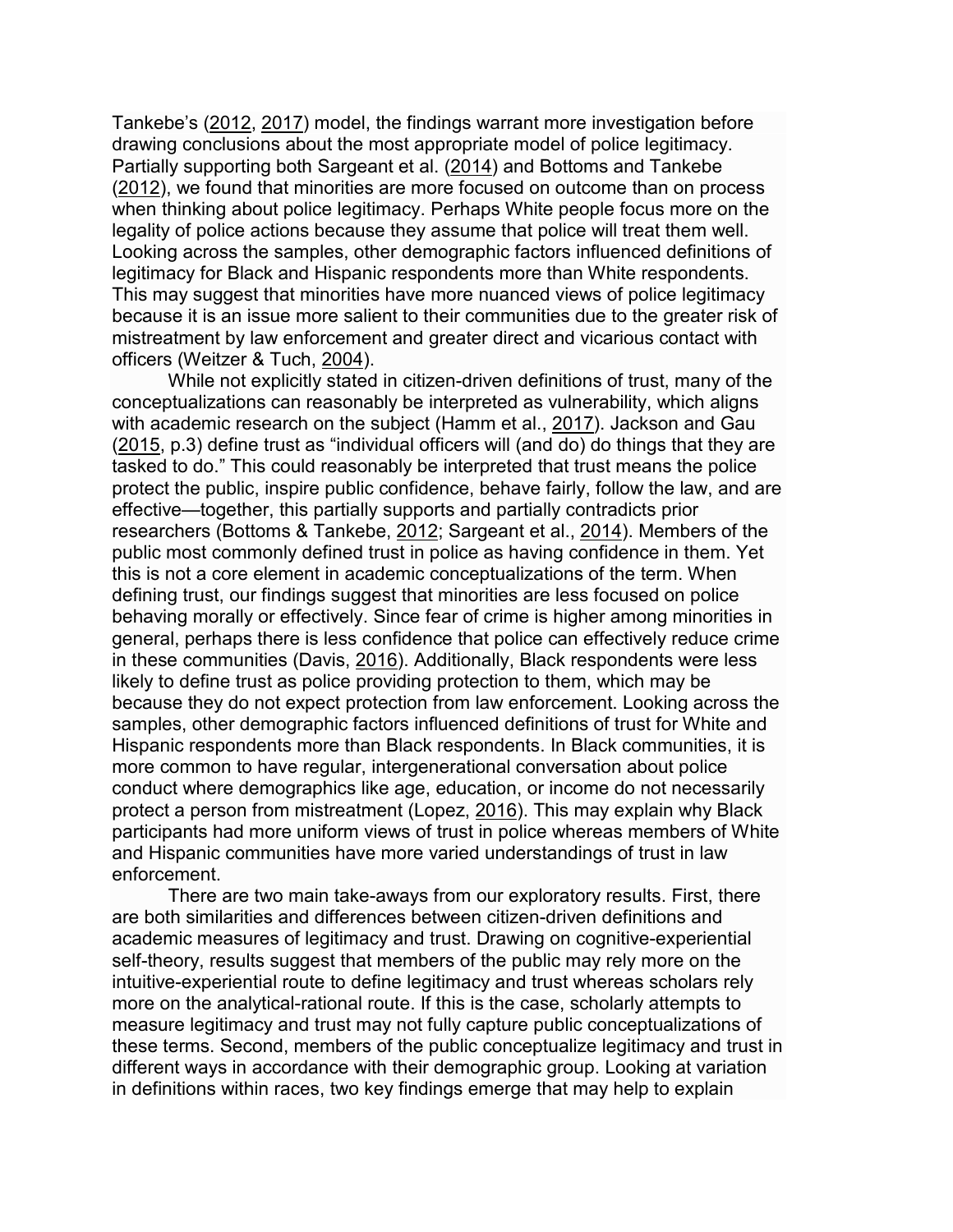inconsistency in prior research. First, our results demonstrate that, aside from race, other demographic factors also influence how citizens perceive legitimacy and trust. Second, these influences are inconsistent across races. In short, while the literature on procedural justice has traditionally assumed stability in these concepts across populations, our results here show variance both between and within racial groups.

#### **Future Research and Limitations**

Future research should delve further into the differences we have identified in order to improve theorizing in procedural justice. To date, research has largely assumed that legitimacy and trust hold the same meaning across segments of the population. Yet, our results show that is not the case. In the ongoing scholarly debate on legitimacy and trust, our results suggest a few theoretical implications for police legitimacy research. First, perhaps the partial differences between scholarly and public definitions is because academics are not fully measuring what they intend to or perhaps it is because scholars and the public use different cognitive routes to process and describe the same terms or similar concepts. Further theorizing and measurement should test these alternative possibilities. Second, since subsets of the population interpret legitimacy and trust differently, surveys measuring these concepts may not fully tap into these concepts as the public, or segments of the public, conceive of them. The disparity between these perspectives on legitimacy and trust may explain, in part, the inconsistent conceptualizations in academic scholarship. Additional research in this area may illuminate the most accurate model of procedural justice.

Of course, this work is not without its limitations, which we outline here and suggest avenues for future research to address. The benefit of an online, national sample is that researchers are able to survey a highly diverse and approximately representative group of the public. One limitation of this approach, however, is that only people with internet access and English proficiency can participate. While our samples approximate the national population of each racial group on demographics including education and income, there are still some segments of the population who are excluded from participating due to lack of internet access. It is possible that these people may conceptualize legitimacy and trust in a different manner than those who could participate. To bolster support for our findings here, future work could include inperson studies and studies conducted in languages other than English, including with immigrant populations within the United States. Another limitation of this approach particularly in a study focused on trust—is that people who agree to complete online surveys may be more trusting of others than those who do not opt into these studies. While this would be more of a concern if we were trying to estimate average levels of trust in police among the broader population, a more trusting sample could influence results.

Both the similarities and differences between academic and public views on legitimacy and trust highlight the complexities behind the concepts and raises additional questions for future research to explore. Our results show that conceptualizations vary across racial groups, but we do not yet know why these differences exist. While we found some within-racial group variation in definitions of legitimacy and trust, the basic demographics we examine did not present clear patterns. Future research should focus on how citizen definitions of legitimacy and trust vary across other individual-level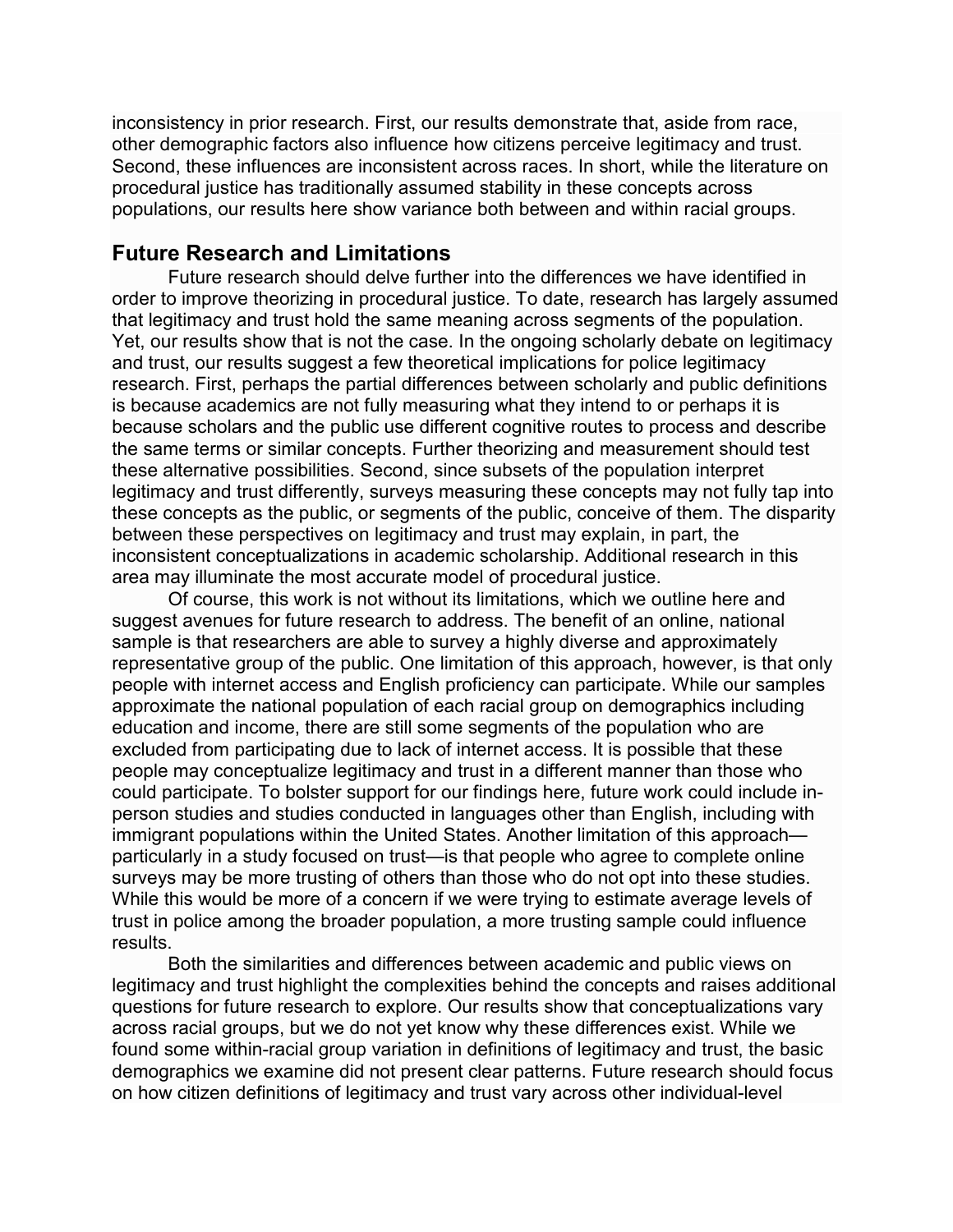factors. Recent cross-national work shows that procedural justice has varying impacts across subsets of the population. For example, in a U.S. sample Wolfe et al. ([2016\)](https://link.springer.com/article/10.1007/s12103-019-09501-8#ref-CR90) found that the effects of procedural justice on trust in police were significantly stronger for individuals with prior victimization experience. Relatedly, research with Australian samples suggests that procedural justice has a stronger positive impact on willingness to report terror threats among Muslims who feel more stigmatized (Murphy et al., [2018\)](https://link.springer.com/article/10.1007/s12103-019-09501-8#ref-CR50) and that viewing one's group as separate from broader society moderates the relationship between procedural justice and willingness to cooperate with police (Murphy et al., [2015\)](https://link.springer.com/article/10.1007/s12103-019-09501-8#ref-CR51). Taken together, these findings suggest that people who feel more marginalized interpret and respond to procedurally just actions in different ways than people who feel less marginalized. Perhaps these and other individual-level factors, such as personal experience interacting with law enforcement, should also be examined in future research on conceptualizing legitimacy and trust.

Preliminary results from international procedural justice scholarship suggests that there may be differences in legitimacy and trust across countries and across cultures in the same country (Bottoms & Tankebe, [2012;](https://link.springer.com/article/10.1007/s12103-019-09501-8#ref-CR5) Sargeant et al., [2014\)](https://link.springer.com/article/10.1007/s12103-019-09501-8#ref-CR60). Perhaps models of procedural justice and legitimacy, and how these concepts impact prosocial behavior, are not as generalizable as previously believed. Relatedly, there is a growing "second wave" of procedural justice studies recognizing the importance of culture on the factors conditioning attitudes toward the police (see, for example, Barak, [2016;](https://link.springer.com/article/10.1007/s12103-019-09501-8#ref-CR1) author citation omitted). In this vein, future work should examine differences in definitions of legitimacy and trust across other racial groups both within the U.S. and abroad.

In the present study, participants provided spontaneous, open-ended definitions for legitimacy and trust. While this approach minimizes the risk of contamination or suggestibility, one limitation is that it does not conclusively inform us about the similarities or differences between public and academic conceptualizations, especially if—as we expect—scholars and the public use different cognitive routes to spontaneously define these terms. To address this, future research should present people with elements common to academic conceptualizations of legitimacy and trust and ask them to assess the suitability of each element to define each concept. Conversely, we only provide a closeended option when asking participants whether legitimacy and trust were the same. Results here show that there is a split, which suggests that these two concepts may be similar, yet distinct, in the public eye as well. A limitation of our approach is that participants were not given space to provide an explanation of why they think legitimacy and trust are the same or different. This is an avenue for future exploration.

Another limitation stemming from the open-ended nature of the responses was that some responses could not be categorized and instead fell into the category of "other." Responses in the "other" category did not consistently identify any other conceptualizations of either legitimacy or trust that would indicate that our coding scheme missed something. Rather, these findings provide additional evidence for the lack of conceptual clarity among the public.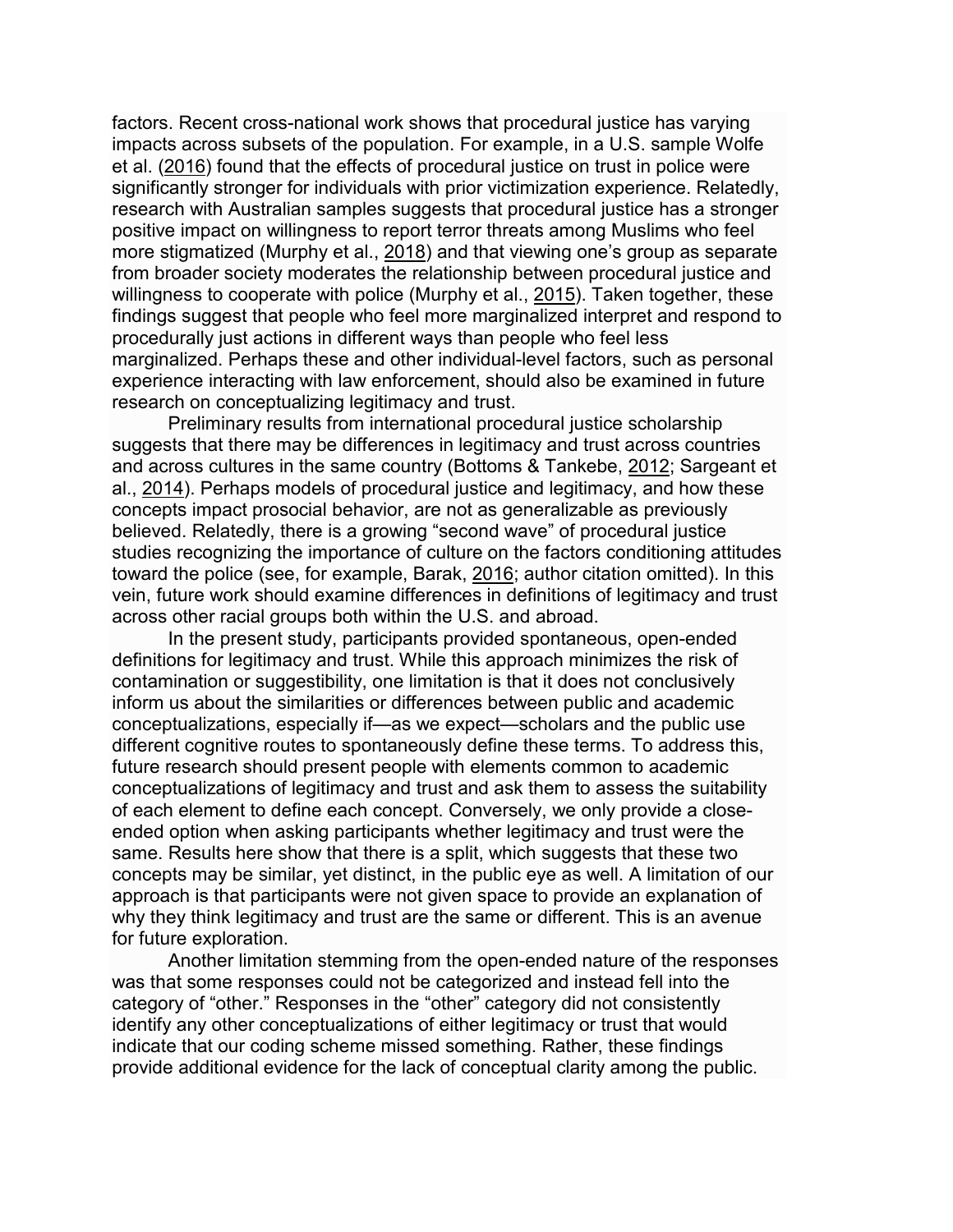Further, in the present study we used open-ended, abstract questions to assess how the public defines legitimacy and trust. These hypothetical assessments may vary from more concrete, situation-based scenarios. Contextual factors impact many aspects of police-citizen relationships (Kearns, [2017;](https://link.springer.com/article/10.1007/s12103-019-09501-8#ref-CR34) Stein & Griffith, [2017\)](https://link.springer.com/article/10.1007/s12103-019-09501-8#ref-CR63) and how people define legitimacy and trust may also change based on the situation. Future research could explore what actions respondents would categorize as legitimate or trustworthy using real-life scenarios. Further, in much of the literature, questions about trust are linked with specific issues or behaviors (i.e. trust police to make fair decisions) that focus people's attention to certain elements of trust. Our open-ended questions suggest that there are additional components to trust in people's minds. Future research should examine the extent to which these additional components of trust impact socio-legal behaviors.

## **Conclusion**

In sum, similar to academic debate on the meanings of legitimacy and trust, there was no consensus among our sample of citizens about what legitimacy or trust mean or whether these terms are synonymous or distinct (Kaina, [2008;](https://link.springer.com/article/10.1007/s12103-019-09501-8#ref-CR33) Tankebe, [2013;](https://link.springer.com/article/10.1007/s12103-019-09501-8#ref-CR66) Tyler, [2004\)](https://link.springer.com/article/10.1007/s12103-019-09501-8#ref-CR74). Drawing from psychology research, we expected that scholars conceptualize legitimacy using slow, deliberate, rational processing while public conceptualizations rely on fast, automatic, and emotional processing (Norris & Epstein, [2011;](https://link.springer.com/article/10.1007/s12103-019-09501-8#ref-CR54) Thoma, et al., [2015\)](https://link.springer.com/article/10.1007/s12103-019-09501-8#ref-CR70). Our results partially support this hypothesizing. Amidst the current debate on how to conceptualize legitimacy and trust, our results show that scholars have measured these concepts in ways that both support and diverge from citizen-driven definitions of the terms. Thus, it is possible that researchers have not fully been measuring legitimacy and trust as the public conceives of these terms. The results reported here highlight the need to revisit scholarly conceptualizations of legitimacy and trust with the aim of explaining and addressing differences in definitions across segments of the population.

Further, we find partial support for the idea that minorities focus more on outcome than on process when defining legitimacy and trust (Sargeant et al., [2014;](https://link.springer.com/article/10.1007/s12103-019-09501-8#ref-CR60) Tankebe, [2009\)](https://link.springer.com/article/10.1007/s12103-019-09501-8#ref-CR65), providing evidence that views are not racially invariant in the U.S. Our citizen-driven approach to defining legitimacy and trust can be a valuable addition to procedural justice issues, particularly with diverse samples of the public where further variance in conceptualizations may be identified and potentially integrated into future theorizing. Greater attention to variance in conceptualizations of legitimacy and trust both between and within subgroups can help scholars identify what components of these definitions are more or less universal and how various components predict (or don't predict) compliance with police.

## **Notes**

1. For example, Sunshine and Tyler's survey of New York City residents asked people the extent to which they agreed with the statement "You should accept the decisions made by police, even if you think they are wrong" (p. 543) and "I have confidence that the NYPD can do its job well" (p. 543). Some variations exist on this basic measurement of legitimacy, such as Tyler and Fagan's [\(2008\)](https://link.springer.com/article/10.1007/s12103-019-09501-8#ref-CR78)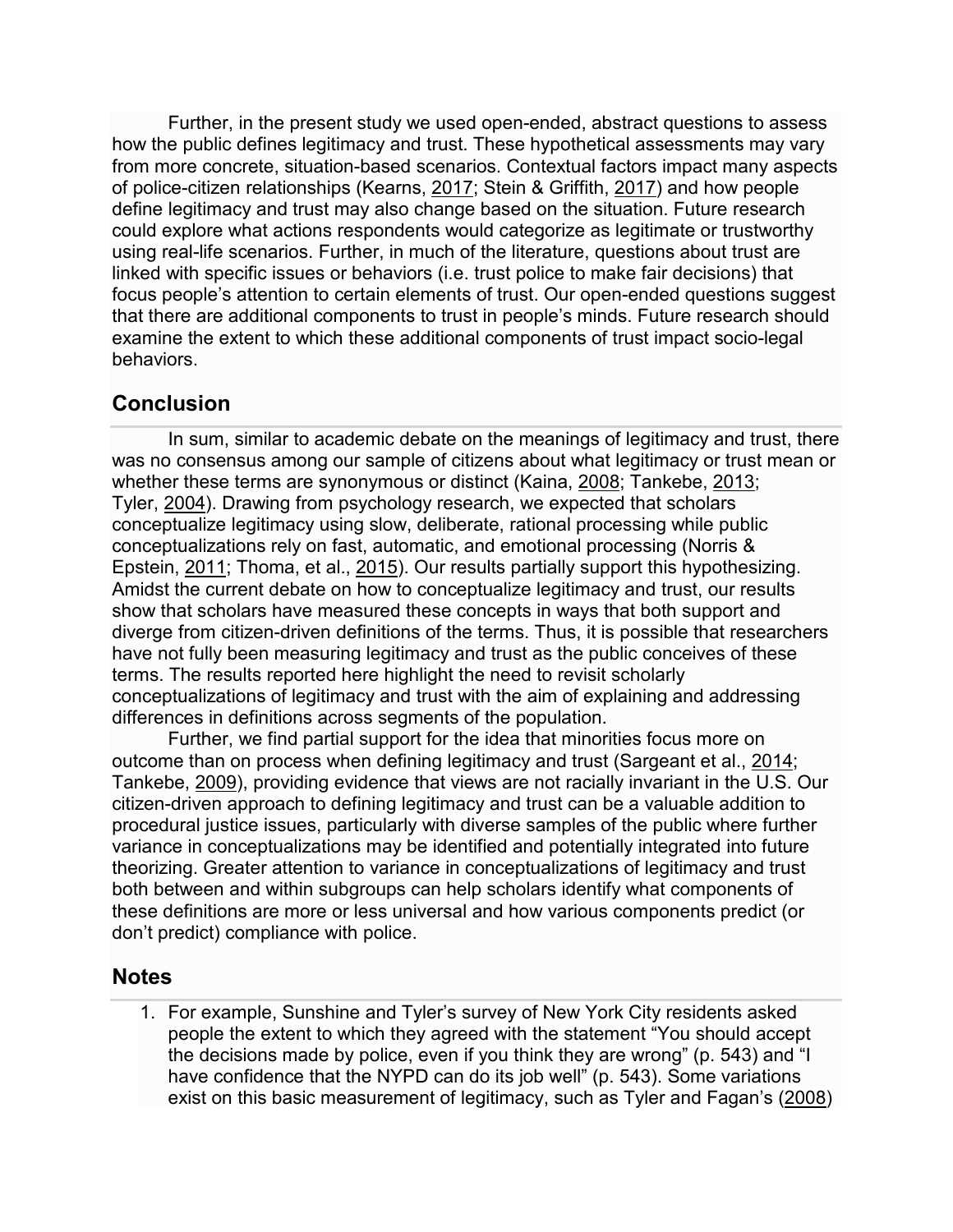addition of identification with the police or cynicism about the law (Sunshine & Tyler, [2003;](https://link.springer.com/article/10.1007/s12103-019-09501-8#ref-CR64) Tyler & Huo, [2002\)](https://link.springer.com/article/10.1007/s12103-019-09501-8#ref-CR80).

- 2. In this vein, it is important to note that a distinction must be drawn between the attitudes that *foster* legitimacy and the concepts that *comprise* legitimacy. While the former are actions or attitudes that cause citizens to feel that authorities are legitimate, the latter are the underlying concepts that constitute legitimacy itself. These must be carefully differentiated as conflating them adds to the confusion in the literature regarding the concepts associated with legitimacy.
- 3. While racial differences in attitudes toward police are found in the vast majority of the literature, this relationship is not always present (Jesilow, Meyer, & Namazzi, [1995\)](https://link.springer.com/article/10.1007/s12103-019-09501-8#ref-CR28). This may suggest that attitudinal differences toward police across races are not as stark as generally assumed, or that variance in how these concepts are measured across studies accounts for some of the differences.
- 4. Each completed survey was reviewed to ensure that the participant was not straight-lining answers or providing nonsense responses. Data for participants who did this were discarded and replaced (*N* = 111; 5.5%).
- 5. The survey was conducted in English. While participants could respond to openended questions in any language, only one responded in another language. As described in more detail below, most responses were merely a few words, which does not lend itself to qualitative analyses. Rather, we coded the responses into categories to analyze quantitatively.
- 6. When coding the remaining responses, we did not identify any additional categories that were not identified from this original subsample. Of note, one RA created the codes from a subsample of responses and a second RA (and coauthor) coded all responses as described below.
- 7. The tetrachoric correlations among these outcome variables ranges from −0.17 to 0.17.
- 8. The tetrachoric correlations among these outcome variables ranges from −0.17 to 0.32.
- 9. Of the 479 participants who defined trust as confidence, 88.7% indicated that they meant confidence in outcome only while 0.8% indicated confidence in both treatment and outcome. Another 10.4% simply said "confidence" so it is not possible to discern whether they were referring to confidence in outcome, treatment, or both. No participants indicated that they meant confidence in treatment only.
- 10.For legitimacy, 9.4% of the responses were coded as "other." The most prevalent response (*N* = 35) was a circular definition of "being legitimate" followed by "training" (*N* = 12). For trust, 14.4% of responses were coded as "other." Again, the most prevalent response within the "other' category (*N* = 131) was a circular definition of either "trustworthy" or "not trustworthy." Further, 7.8% of people indicated that they did not know how to define the term legitimacy, while 0.9% participants indicated that they did not know how to define the term trust. The lack of other consistent conceptualization provides further confidence that our coding scheme is not missing meaningful elements.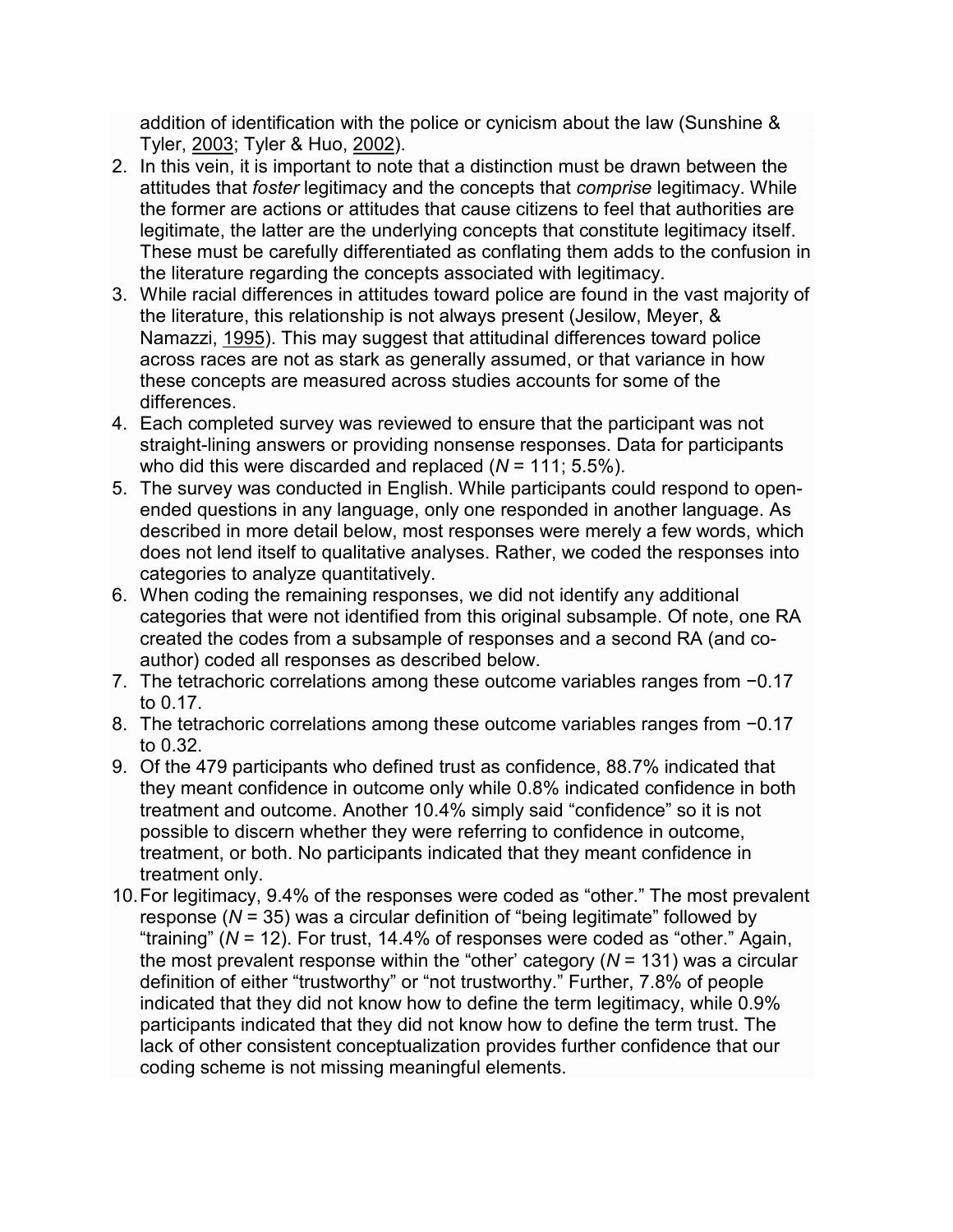- 11.We coded 19 total conceptualizations—9 for legitimacy and 10 for trust when including the "other" and "not sure" categories. Given the heterogeneity of "other" responses for both legitimacy and trust and the low frequency of "not sure" for trust, these were excluded from analyses as meaningful dependent variables. We do examine predictors of "not sure" responses for legitimacy given their prevalence.
- 12.The tetrachoric correlation coefficients and *p*-values for each component is as follows: lawfulness (*rho* = .20; *p* = 0.030), honesty (*rho* = .23; *p* = 0.014), fairness (*rho* = .34; *p* < 0.001), moral behavior (*rho* = .20; *p* = .038), effectiveness (*rho* = .24; *p* = 0.022), and protection (*rho* = .40; *p* < .001).
- 13.The tetrachoric correlation coefficients and *p*-values for each component is as follows: lawfulness (*rho* = .14; *p* = 0.044), honesty (*rho* = .10; *p* = 0.221), fairness (*rho* = .08; *p* = 0.327), moral behavior (*rho* = −.11; *p* = .369), effectiveness (*rho* = .11; *p* = 0.280), and protection (*rho* = .14; *p* = .172).
- 14.The tetrachoric correlation coefficients and *p*-values for each component is as follows: lawfulness (*rho* = .26; *p* = 0.098), honesty (*rho* = .33; *p* = 0.003), fairness (*rho* = .40; *p* = 0.001), moral behavior (*rho* = .39; *p* = .013), effectiveness (*rho* = .26; *p* = 0.046), and protection (*rho* = .01; *p* = 1.00).
- 15.Providing protection could be interpreted as a form of police effectiveness, which would line up with Bottoms and Tankebe's conceptualization of legitimacy. Even if these two definitions were combined, still less than one quarter of the sample spontaneously defined legitimacy as either effectiveness or protection.
- 16.The correlations among these demographic variables range from −0.12 to 0.38. We also examined the interactions between demographic factors though these interaction terms did not produce significant or consistent results and thus are not reported in text.

## **References**

- Barak, M. (2016). A Reciprocal Approach to Legal Consciousness and (Procedural) Justice: Central American Experiences in Immigration Court. Unpublished Doctoral Dissertation. American University.
- BBC News. (2016, January 7). Sandra Bland Police Officer Charged with Perjury. *BBC News.* Retrieved from: [http://www.bbc.com/news/world-us-canada-](http://www.bbc.com/news/world-us-canada-35248428)[35248428](http://www.bbc.com/news/world-us-canada-35248428).
- Beetham, D. (1991). Max Weber and the legitimacy of the modern state. *Analyse & Kritik, 13*(1), 34–45.
- Berthelot, E. R., McNeal, B. A., & Baldwin, J. M. (2018). Relationships between agency-specific contract, victimization type, and trust and confidence in the police and courts. *American Journal of Criminal Justice, 43*(4), 768–791.
- Bottoms, A., & Tankebe, J. (2012). Beyond procedural justice: A dialogic approach to legitimacy in criminal justice. *Journal of Criminal Law & Criminology, 103*, 119–170.
- Bottoms, A. E., & Tankebe, J. (2017). *Police legitimacy and the authority of the state*. Oxford: Hart Publishing Limited.
- Bradford, B. (2014). Policing and social identity: Procedural justice, inclusion and cooperation between police and public. *Policing and Society, 24*(1), 22–43.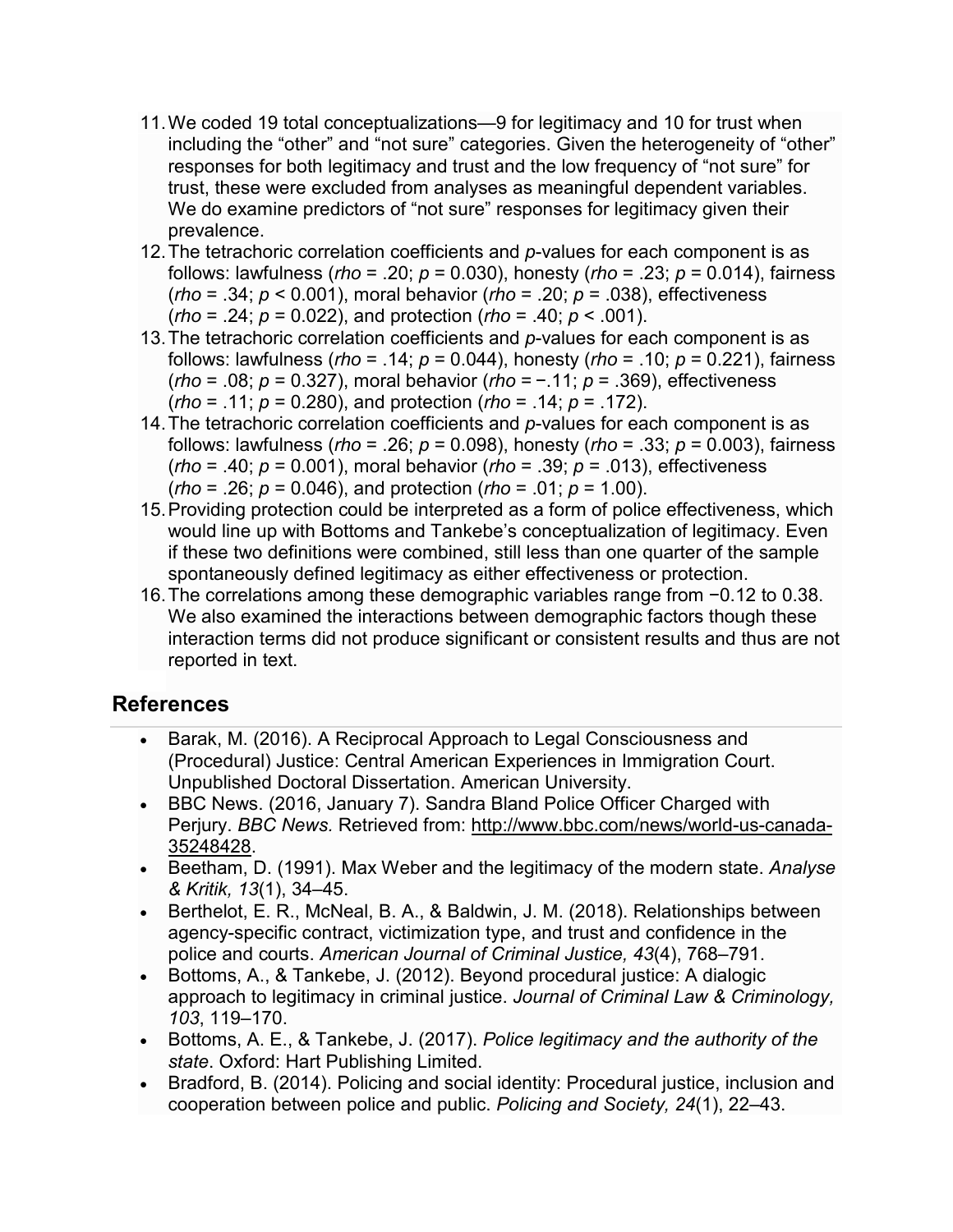- Brunson, R. K. (2007). Police don't like Black people: African-American young men's accumulated police experiences. *Criminology & Public Policy, 6*(1), 71– 101.
- Callanan, V. J., & Rosenberger, J. S. (2011). Media and public perceptions of the police: Examining the impact of race and personal experience. *Policing and Society, 21*(2), 167–189.
- Carignan, M. (2013, March 3). Misconduct allegations: Procedural vs. distributional justice. *FBI Law Enforcement Bulletin*. Retrieved from: https://leb.fbi.gov/2013/march/res[earch-forum-misconduct-allegations](https://leb.fbi.gov/2013/march/research-forum-misconduct-allegations-procedural-vs-distributional-justice)[procedural-vs-distributional-justice](https://leb.fbi.gov/2013/march/research-forum-misconduct-allegations-procedural-vs-distributional-justice)
- Coicaud, J. (1997). *Legitimacy and politics*. Cambridge: Cambridge University Press.
- Davis, A. (2016). In U.S., Concern About Crime Climbs to 15-Year High. *Gallup*. Retrieved from: [http://news.gallup.com/poll/190475/americans](http://news.gallup.com/poll/190475/americans-concern-crime-climbs-year-high.aspx)-concern-crime[climbs-year-high.aspx](http://news.gallup.com/poll/190475/americans-concern-crime-climbs-year-high.aspx)
- Decker, S. H. (1981). Citizen attitudes toward the police: A review of past findings and suggestions for future policy. *Journal of Police Science and Administration, 9*(1), 80–87.
- Epstein, S. (1991). Cognitive-Experiential Self-Theory: An Integrative Theory of Personality. In R. C. Curtis (Ed.), *The Relational Self: Theoretical Convergences in Psychoanalysis and Social Psychology* (pp. 111–137). New York: Guilford Press.
- Epstein, S., Pacini, R., Denes-Raj, V., & Heier, H. I. (1996). Differences in intuitive– experiential and analytical–rational thinking styles. *Journal of Personality and Social Psychology, 71*(2), 390.
- Gau, J. M. (2014). Procedural justice and police legitimacy: A test of measurement and structure. *American Journal of Criminal Justice, 39*(2), 187– 205.
- Hagan, J., Shedd, C., & Payne, M. R. (2006). Race, ethnicity and youth perceptions of criminal injustice. *American Sociological Review, 70*(3), 381–407.
- Hamm, J. A., Trinkner, R., & Carr, J. D. (2017). Fair process, trust, and cooperation: Moving toward an integrated framework of police legitimacy. *Criminal Justice and Behavior, 44*(9), 1183–1212.
- Hawdon, J. (2008). Legitimacy, trust, social capital, and policing styles: A theoretical statement. *Police Quarterly, 11*(2), 182–201.
- Hinds, L. (2009). Youth, police legitimacy and informal contact. *Journal of Police and Criminal Psychology, 24*(1), 10–21.
- Hough, M., Jackson, J., & Bradford, B. (2013). Legitimacy, trust and compliance: An empirical test of procedural justice theory using the European Social Survey. In J. Tankebe & A. Liebling (Eds.), *Legitimacy and criminal justice: An international exploration* (pp. 326–352). New Haven: Yale University Press.
- Hough, M., Jackson, J., Bradford, B., Myhill, A., & Quinton, P. (2010). Procedural justice, trust, and institutional legitimacy. *Policing, 4*(3), 203–210.
- International Association of Chiefs of Police. (n.d.). *Building trust and legitimacy.* Retrieved from: [http://www.theiacp.org/TrustLegitimacy.](http://www.theiacp.org/TrustLegitimacy)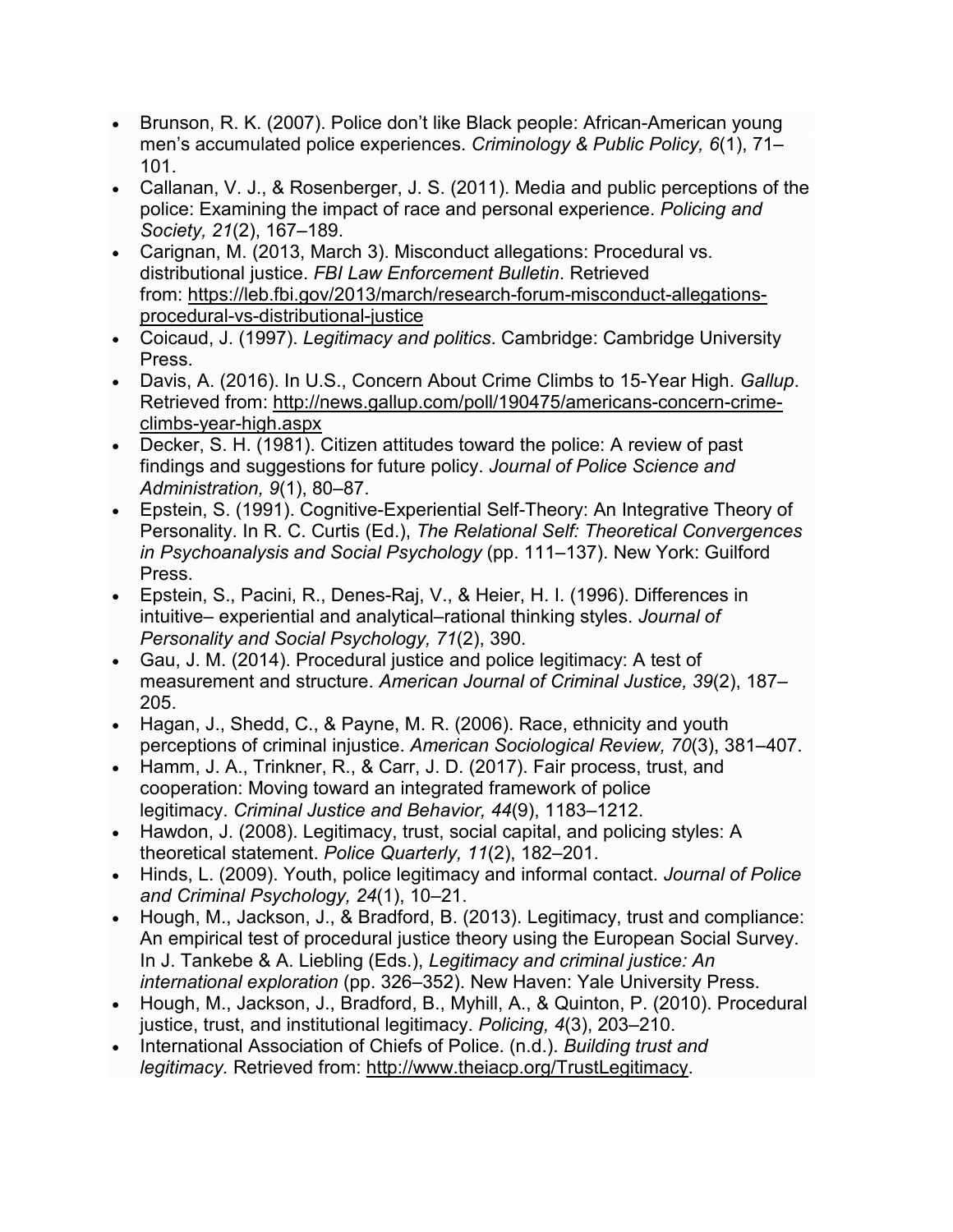- Jackson, J., Bradford, B., Hough, M., Myhill, A., Quinton, P., & Tyler, T. (2012). Why do people comply with the law? Legitimacy and the influence of legal institutions. *British Journal of Criminology, 52*(6), 1051–1071.
- Jackson, J. & Gau, J. (2015). Carving up concepts? Differentiating between trust and legitimacy in public attitudes towards legal authority." Retrieved from: <https://doi.org/10.2139/ssrn.2567931>.
- Jackson, J., Hough, M., Bradford, B., & Kuha, J. (2014). Empirical legitimacy as two connected psychological states. In G. Meško & J. Tankebe (Eds.), *Improving Legitimacy of Criminal Justice in Emerging Democracies* (pp. 137–160). London: Springer.
- Jackson, J., & Kuha, J. (2015). How theory guides measurement: Examples from the study of public attitudes toward crime and policing. In T. S. Bynum & B. M. Huebner (Eds.), *Handbook on Measurement Issues in Criminology and Criminal Justice* (pp. 377–415). Hoboken: John Wiley and Sons.
- Jesilow, P., Meyer, J., & Namazzi, N. (1995). Public attitudes toward the police. *American Journal of Police, 14*(2), 67–88.
- Johnson, D., Maguire, E., & Kuhns, J. (2014). Public perceptions of the legitimacy of the law and legal authorities: Evidence from the Caribbean. *Law and Society Review, 48*(4), 947–978.
- Johnson, D., Wilson, D. B., Maguire, E. R., & Lowrey-Kinberg, B. V. (2017). Race and perceptions of police: Experimental results on the impact of procedural (in) justice. *Justice Quarterly, 34*(7), 1184–1212.
- Jonathan-Zamir, T., & Weisburd, D. (2013). The effects of security threats on antecedents of police legitimacy: Findings from a quasi-experiment in Israel. *Journal of Research in Crime and Delinquency, 50*(1), 3–32.
- Jones, J.M. (2015). In U.S., confidence in police lowest in 22 years. *Gallup*. Retrieved from: [http://www.gallup.com/poll/183704/confidence](http://www.gallup.com/poll/183704/confidence-police-lowest-years.aspx)-police-lowest[years.aspx.](http://www.gallup.com/poll/183704/confidence-police-lowest-years.aspx)
- Kaina, V. (2008). Legitimacy, trust and procedural fairness: Remarks on Marcia Grimes' study. *European Journal of Political Research, 47*(4), 510–521.
- Kearns, E. M. (2017). Why are some police officers more supportive of community policing with minorities than others? *Justice Quarterly, 34*(7), 1213– 1245.
- Kochel, T.R. (2015). Assessing the initial impact of the Michael Brown shooting and police and public responses to it on St Louis County residents' views about police. *Southern Illinois University Carbondale Department of Criminology and Criminal Justice*.
- Kochel, T. R., Parks, R., & Mastrofski, S. D. (2013). Examining police effectiveness as a precursor to legitimacy and cooperation with police. *Justice Quarterly, 30*(5), 895–925.
- Landis, J.R., & Koch, G.G. (1977). The measurement of observer agreement for categorical data. *Biometrics,* 159–174.
- Levin, M., Thomas, P., Cloherty, J., & Date, J. (2015). Ferguson report: DOJ will not charge Darren Wilson in Michael Brown shooting. *ABC News.* Retrieved from: [https://abcnews.go.com/US/ferguson](https://abcnews.go.com/US/ferguson-report-doj-charge-darren-wilson-michael-%20brown/story?id=29338078)-report-doj-charge-darren-wilsonmichael-[%20brown/story?id=29338078](https://abcnews.go.com/US/ferguson-report-doj-charge-darren-wilson-michael-%20brown/story?id=29338078)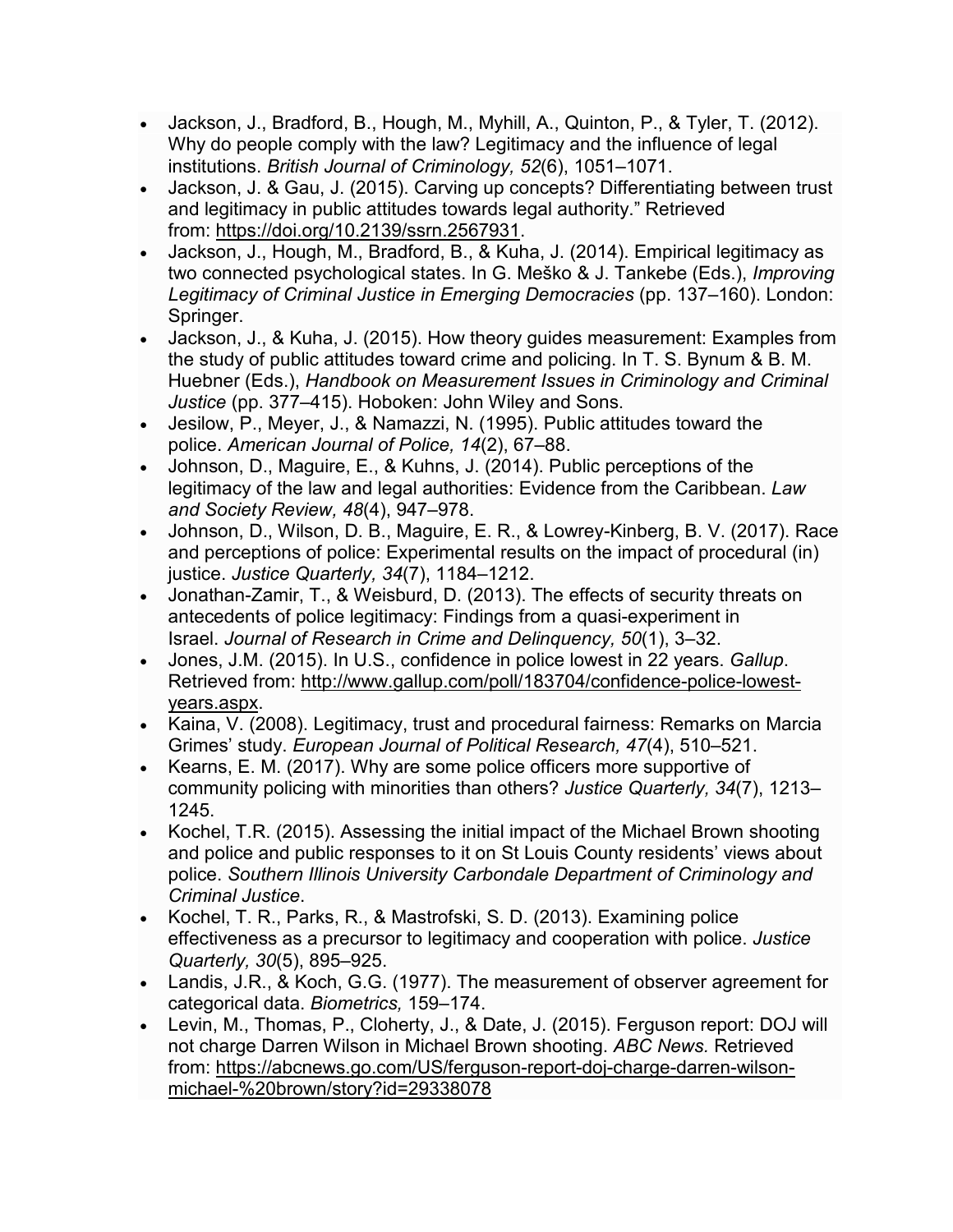- Lind, E. A., & Tyler, T. R. (1988). *The social psychology of procedural justice*. New York: Springer.
- Lopez, G. (2016). Black parents describe "The Talk" they give to their children about police. *Vox.* Retrieved from: [https://www.vox.com/2016/8/8/12401792/police](https://www.vox.com/2016/8/8/12401792/police-black-)-black-parents-the-talk.
- Lundman, R. J., & Kaufman, R. L. (2003). Driving while Black: Effects of race, ethnicity, and gender on citizen self-reports of traffic stops and police actions. *Criminology, 41*(1), 195–220.
- Maguire, E. R., & Johnson, D. (2010). Measuring public perceptions of the police. *Policing: An International Journal of Police Strategies and Management, 34*(4), 703–730.
- Maguire, E.R., & Wells, W. (Eds.). (2009). *Implementing community policing: Lessons from 12 agencies*. U.S. Department of Justice, Office of Community Oriented Policing Services.
- Masterson, M. (2014, May 6). Improving officer safety and citizen support: Solving the puzzle. *FBI Law Enforcement Bulletin*. Retrieved from: [https://leb.fbi.gov/articles/perspective/perspective-improving-officer-safety](https://leb.fbi.gov/articles/perspective/perspective-improving-officer-safety-and-citizen-support-solving-the-puzzle)[and-citizen-support-solving-the-puzzle](https://leb.fbi.gov/articles/perspective/perspective-improving-officer-safety-and-citizen-support-solving-the-puzzle)
- Mayer, R. C., Davis, J. H., & Schoorman, F. D. (1995). An integrative model of organizational trust. *The Academy of Management Review, 20*(3), 709–734.
- Mazerolle, L., Antrobus, E., Bennett, S., & Tyler, T. R. (2013). Shaping citizen perceptions of police legitimacy: A randomized field trial of procedural justice. *Criminology, 51*(1), 33.
- McCarthy, J. (2014). Nonwhites Less Likely to Feel Police Protect and Serve Them. *Gallup*. Retrieved from: [https://news.gallup.com/poll/179468/nonwhites](https://news.gallup.com/poll/179468/nonwhites-less-likely-feel-police-%20protect-serve.aspx)[less-likely-feel-police-](https://news.gallup.com/poll/179468/nonwhites-less-likely-feel-police-%20protect-serve.aspx)%20protect-serve.aspx
- McNeeley, S., & Grothoff, G. (2016). A multilevel examination of the relationships between racial tension and attitudes toward the police. *American Journal of Criminal Justice, 41*(3), 383–401.
- Murphy, K., & Cherney, A. (2011). Understanding cooperation with police in a diverse society. *The British Journal of Criminology, 52*(1), 181–201.
- Murphy, K., Madon, N. S., & Cherney, A. (2018). Reporting threats of terrorism: stigmatisation, procedural justice and policing Muslims in Australia. *Policing and Society*, 1–17.
- Murphy, K., Sargeant, E., & Cherney, A. (2015). The importance of procedural justice and police performance in shaping intentions to cooperate with the police: Does social identity matter? *European Journal of Criminology, 12*(6), 719–738.
- Najdowski, C. J., Bottoms, B. L., & Goff, P. A. (2015). Stereotype threat and racial differences in citizens' experiences of police encounters. *Law and Human Behavior, 39*(5), 463.
- Newport, F. (2016). Public Opinion Context: Americans, Race and Police. *Gallup*. Retrieved from: [https://news.gallup.com/opinion/polling-](https://news.gallup.com/opinion/polling-matters/193586/public-opinion-context-%20americans-race-police.aspx)matters/193586/publicopinion-context-%20americans[-race-police.aspx](https://news.gallup.com/opinion/polling-matters/193586/public-opinion-context-%20americans-race-police.aspx)
- Norris, P., & Epstein, S. (2011). An experiential thinking style: Its facets and relations with objective and subjective criterion measures. *Journal of Personality, 79*, 1044–1080.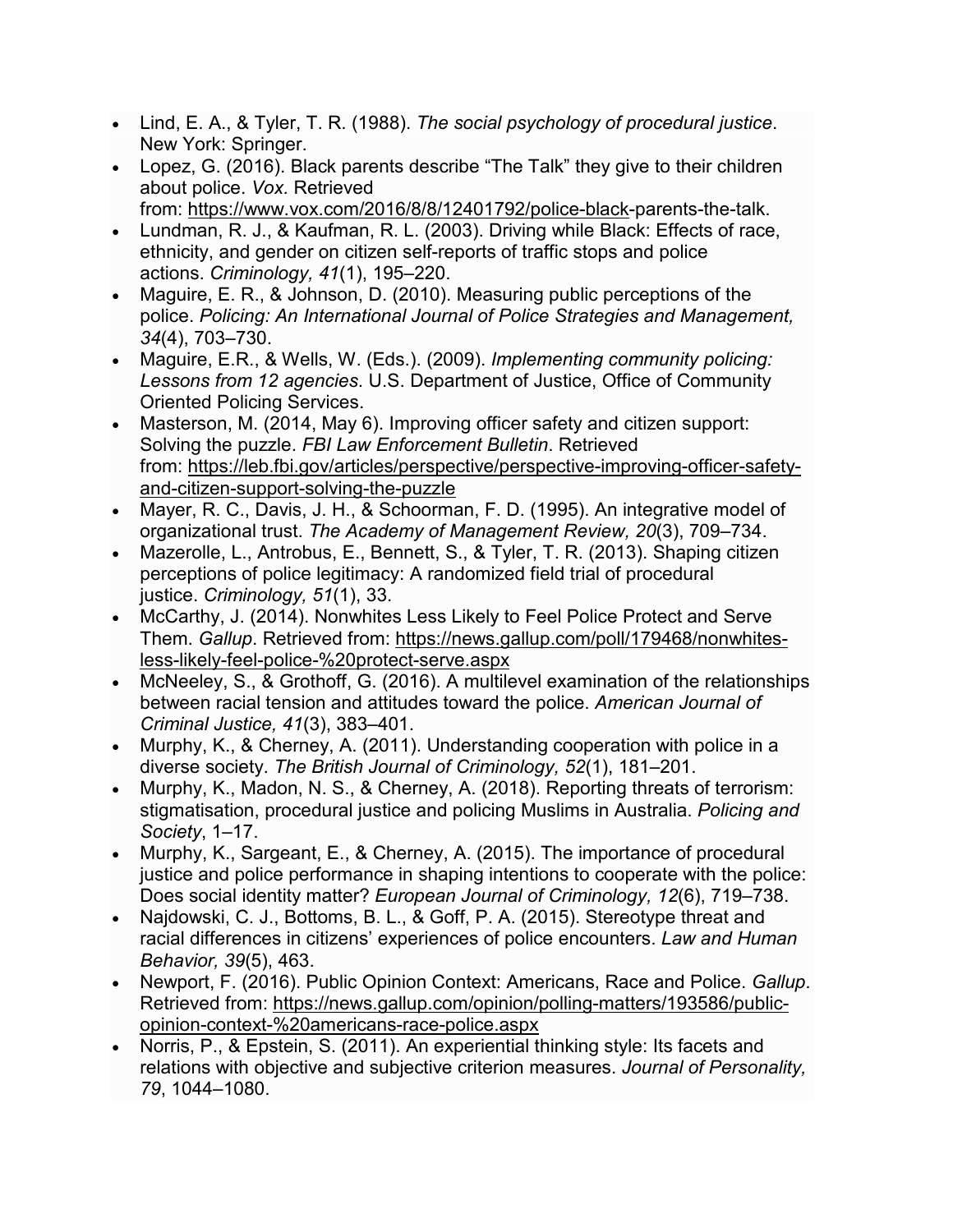- Ramsey, C., & Robinson, L. (2015). Interim report of the President's Task Force on 21st Century Policing, *Washington, DC: Office of Community Oriented Policing Services*.
- Reisig, M., Tankebe, J., & Mesko, G. (2014). Compliance with the law in Slovenia: The role of procedural justice and police legitimacy. *European Journal on Criminal Policy and Research, 20*(2), 259–276.
- Reisig, M. D., Wolfe, S. E., & Holtfreter, K. (2011). Legal cynicism, legitimacy, and criminal offending: The nonconfounding effect of low self-control. *Criminal Justice and Behavior, 38*(12), 1265–1279.
- Sahin, N.M. (2014). *Legitimacy, procedural justice and police-citizen encounters: A randomized controlled trial of the impact of procedural justice on citizen perceptions of the police during traffic stops in Turkey* (Unpublished doctoral dissertation). Newark, NJ: Rutgers University.
- Santora, M., & Baker, A. (2014). In Unpredictable New York Protests, Organized Criticism of Police. *The New York Times.* Retrieved from: [https://www.nytimes.com/2014/12/06/nyregion/in](https://www.nytimes.com/2014/12/06/nyregion/in-unpredictable-new-york-protests-organized-criticism-of-police.html)-unpredictable-new-york[protests-organized-criticism-of-police.html](https://www.nytimes.com/2014/12/06/nyregion/in-unpredictable-new-york-protests-organized-criticism-of-police.html)
- Sargeant, E., Murphy, K., & Cherney, A. (2014). Ethnicity, trust and cooperation with police: Testing the dominance of the process-based model. *European Journal of Criminology, 11*(4), 1–44.
- Scaglion, R., & Condon, R. (1980). Determinants of attitudes toward city police. *Criminology, 17*(4), 485–494.
- Serpas, R. W., & Braden, R. A. (2016). Reply to community policing revisited: Implementing the principles of procedural justice and police legitimacy. *The Police Chief, 83*, 46–47.
- Stein, R. E., & Griffith, C. (2017). Resident and police perceptions of the neighborhood. *Criminal Justice Policy Review, 28*(2), 139–154.
- Sunshine, J., & Tyler, T. R. (2003). The role of procedural justice and legitimacy in shaping public support for policing. *Law and Society Review, 37*(3), 513–548.
- Tankebe, J. (2009). Public cooperation with the police in Ghana: Does procedural fairness matter? *Criminology, 47*(4), 1265–1293.
- Tankebe, J. (2013). Viewing things differently: The dimensions of public perceptions of police legitimacy. *Criminology, 51*(1), 103–135.
- Tankebe, J. (2014). Police legitimacy. In M. D. Reisig & R. Kane (Eds.), *The Oxford handbook of police and policing* (pp. 238–259). Oxford: Oxford University Press.
- Taylor, R. B., Wyant, B. R., & Lockwood, B. (2015). Variable links within perceived police legitimacy?: Fairness and effectiveness across races and places. *Social Science Research, 49*, 234–248.
- Thibaut, J. W., & Walker, L. (1975). *Procedural justice: A psychological analysis*. Hillsdale: L. Erlbaum Associates.
- Thoma, V., White, E., Panigrahi, A., Strowger, V., & Anderson, I. (2015). Good thinking or gut feeling? Cognitive reflection and intuition in traders, bankers and financial non-experts. *PloS one*, *10*(4).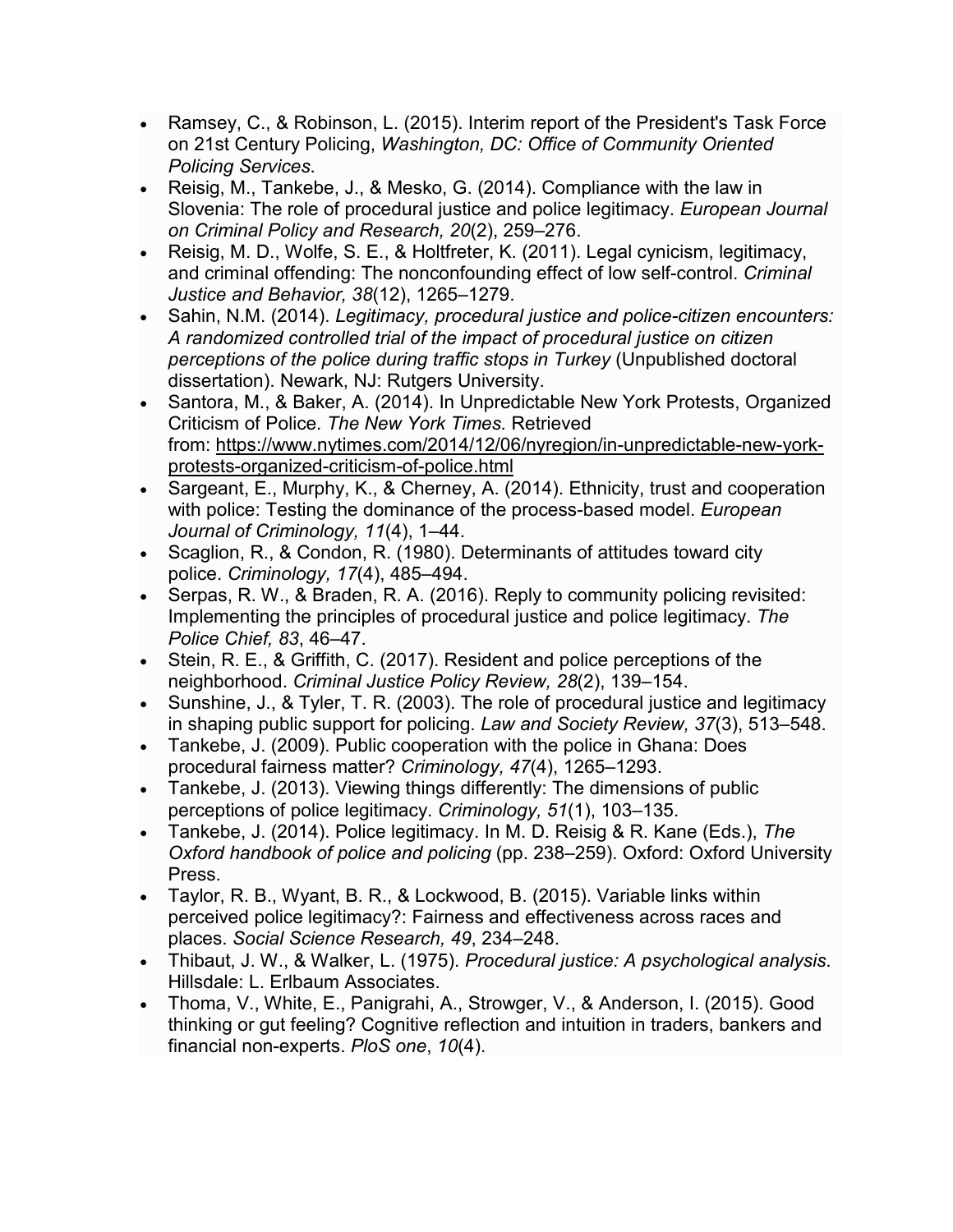- Trinkner, R., Jackson, J., & Tyler, T. R. (2018). Bounded authority: Expanding "appropriate" police behavior beyond procedural justice. *Law and Human Behavior, 42*(3), 280.
- Tuch, S. A., & Weitzer, R. (1997). Trends: Racial differences in attitudes toward the police. *The Public Opinion Quarterly, 61*(4), 642–663.
- Tyler, T. R. (2001). Public trust and confidence in legal authorities: What do majority and minority group members want from the law and legal institutions? *Behavioral Sciences & the Law, 19*(2), 215–235.
- Tyler, T. R. (2004). Enhancing Police Legitimacy. *The Annals of the American Academy of Political and Social Science, 593*(1), 84–99.
- Tyler, T. R. (2005). Policing in Black and White: Ethnic group differences in trust and confidence in the police. *Police Quarterly, 8*(3), 322–342.
- Tyler, T. R. (2006). *Why people obey the law*. Princeton: Princeton University Press.
- Tyler, T. R., & Blader, S. L. (2003). The group engagement model: Procedural justice, social identity, and cooperative behavior. *Personality and Social Psychology Review, 7*(4), 349–361.
- Tyler, T. R., & Fagan, J. (2008). Legitimacy and cooperation: Why do people help the police fight crime in their communities? *Ohio State Journal of Criminal Law, 6*, 231.
- Tyler, T. R., Fagan, J., & Geller, A. (2014). Street stops and police legitimacy: Teachable moments in young urban men's legal socialization. *Journal of Empirical Legal Studies, 11*(4), 751–785.
- Tyler, T. R., & Huo, Y. (2002). *Trust in the Law: Encouraging public cooperation with the police and courts*. New York: Russell Sage Foundation Publications.
- Tyler, T. R., & Jackson, J. (2014). Popular legitimacy and the exercise of legal authority: Motivating compliance, cooperation, and engagement. *Psychology, Public Policy, and Law, 20*(1), 78–95.
- Tyler, T. R., Jackson, J., & Mentovich, A. (2015). The consequences of being an object of suspicion: Potential pitfalls of proactive police contact. *Journal of Empirical Legal Studies, 12*(4), 602–636.
- Weber, M. (1978). *Economy and society: An outline of interpretive sociology*. Berkeley: University of California Press.
- Weitzer, R. (1999). Citizens' perceptions of police misconduct: Race and neighborhood context. *Justice Quarterly, 16*(4), 819–846.
- Weitzer, R. (2000). Racialized policing: Residents' perceptions in three neighborhoods. *Law and Society Review*, 129–155.
- Weitzer, R., & Tuch, S. (1999). Race, class, and perceptions of discrimination by the police. *Crime & Delinquency, 45*(4), 494–507.
- Weitzer, R., & Tuch, S. (2004). Race and perceptions of police misconduct. *Social Problems, 51*(3), 305–325.
- Weitzer, R., & Tuch, S. (2005). Racially biased policing: Determinants of citizen perceptions. *Social Forces, 83*(3), 1009–1030.
- White, M. D., Mulvey, P., & Dario, L. M. (2016). Arrestees' perceptions of the police: Exploring procedural justice, legitimacy, and willingness to cooperate with police across offender types. *Criminal Justice and Behavior, 43*(3), 343–364.